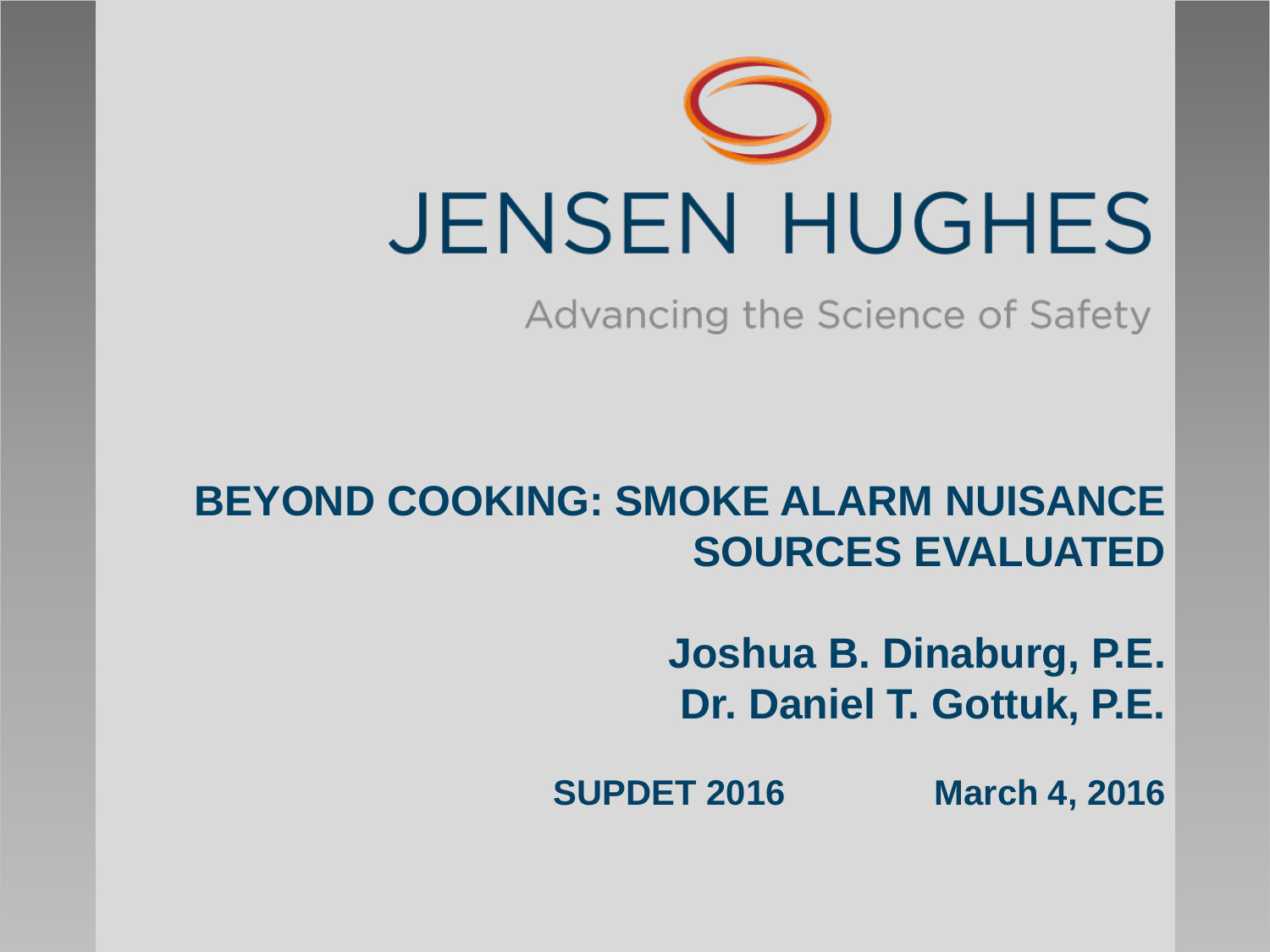### INTRODUCTION

### RESIDENTIAL SMOKE ALARM NUISANCES

- **S** Background and Previous Work
- Changes to Standard Tests Cooking Source
- Water Mist Nuisance Source
- **Contamination From Dust**
- **S** Conclusion & Questions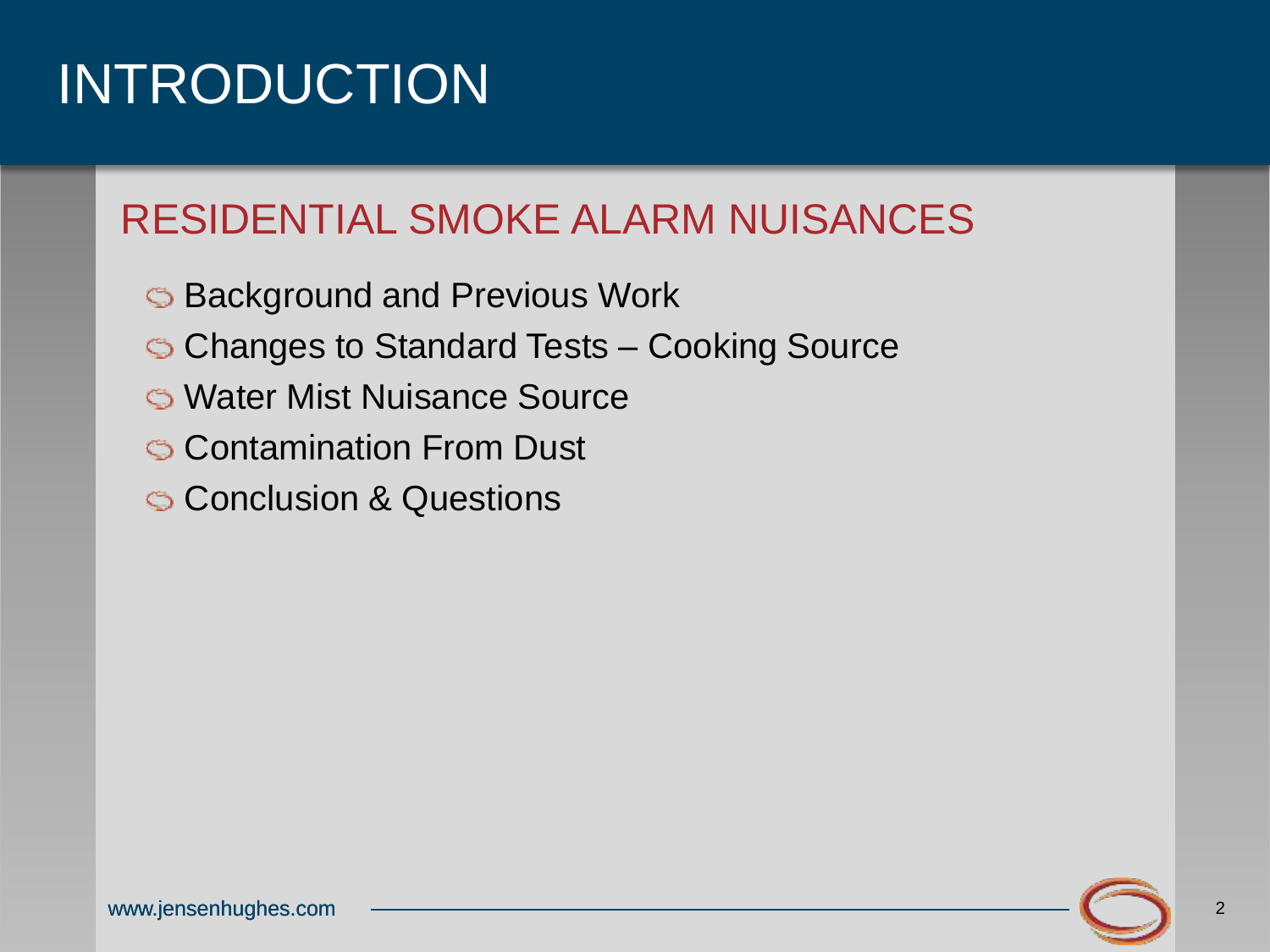### PREVIOUS WORK

### LITERATURE REVIEW CONDUCTED FOR FPRF (2014 [1])

- Phase 1 Literature Review
	- Fire loss statistics
	- Household surveys
	- Experimental test data
- Identified gaps to creation of standard
	- Quantify impact of nuisance resistant devices
	- Standardize test space (size of room, exhaust, etc.)
	- Characterize nuisance particulate and compare to real fire particulate
	- Characterize non-cooking nuisance particulate
	- Define standard tests and device evaluation criteria
- Scope of nuisance problem
- Identified common sources
- **S** Basic characteristics of particulate and detection

3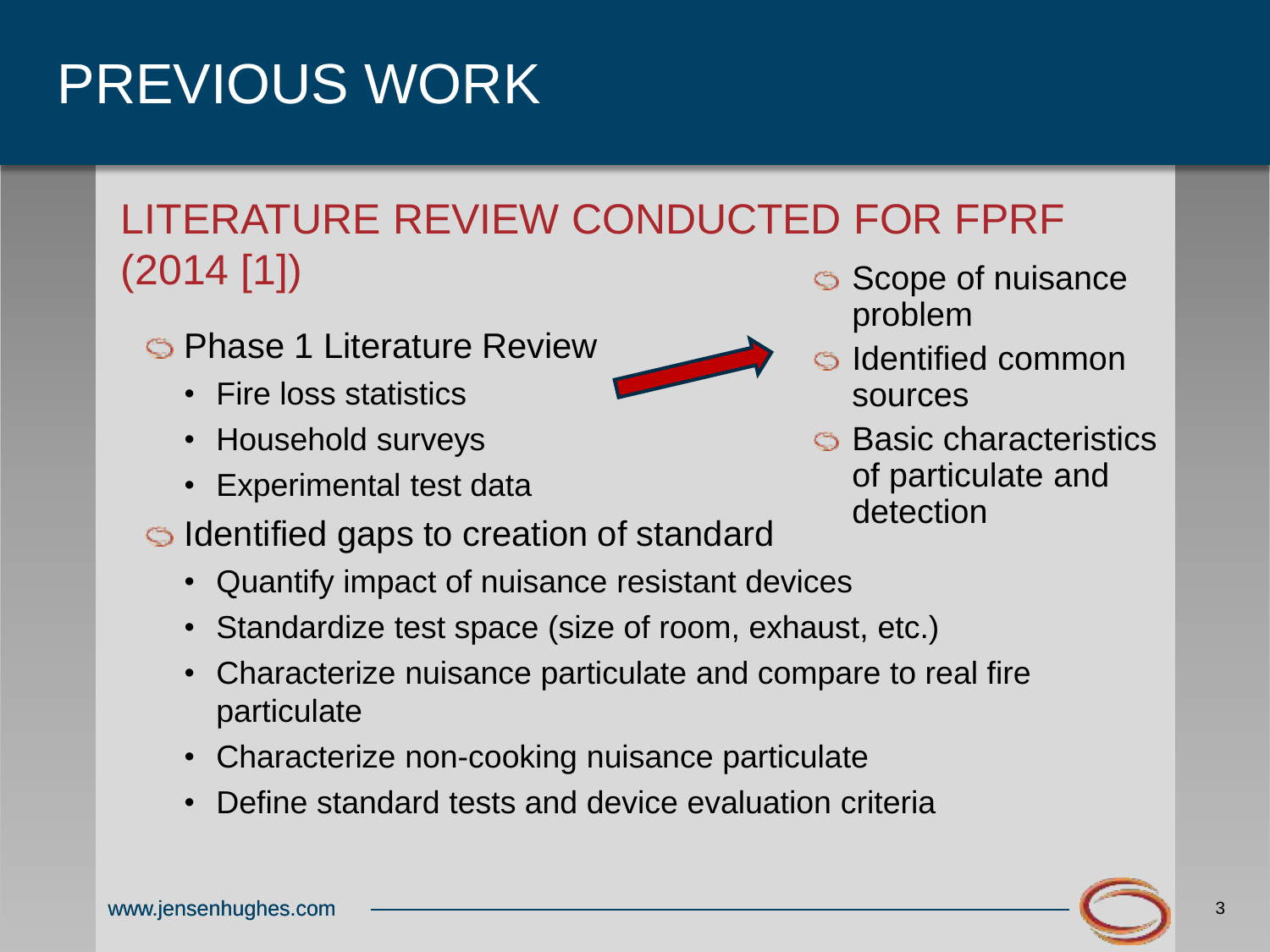### PREVIOUS WORK

### NUISANCE SOURCE PARTICLE CHARACTERIZATION

### (FPRF 2015 [2])

- **S** Phase 2 Experiments
	- Cooking
	- Water Mist
	- Standard Fire Sources



- Compared particulate and alarm responses between nuisances and real fire sources
	- More ionization response (MIC) than obscuration response for cooking
	- Cooking particulate smaller than standard fire particulate
	- Both photoelectric and ionization alarms responded to normal cooking
		- Ionization smoke alarms more likely to respond to cooking at same distance
		- Toast Ionization response within 10 ft only
		- Broiling Ionization response within 20 ft only
		- Frying Both photoelectric and ionization response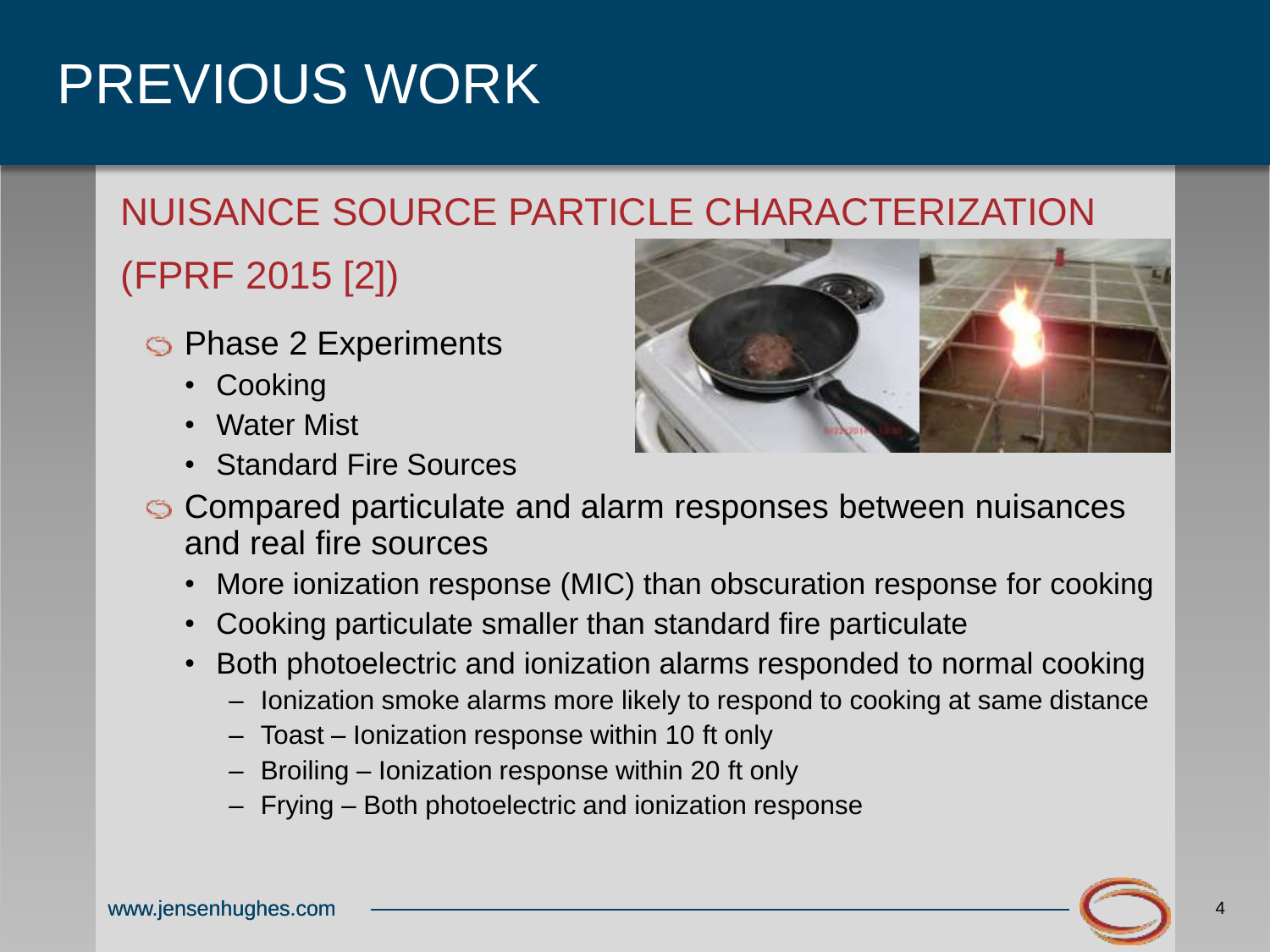### BACKGROUND

#### REQUIREMENT FOR HOUSEHOLD SMOKE ALARMS/DETECTORS

- **NFPA 72 (2016) 29.7.3 Resistance to Nuisance Source**. Effective January 1, 2019, smoke alarms and smoke detectors used in household fire alarm systems shall be listed for resistance to common nuisance sources [3].
- **UL 217, Standard for Smoke Alarms [4]**, amended to include a test for resistance to a standardized cooking nuisance source
	- Broiling hamburgers
		- Selected as representative for both small and large particle source
		- Tested by UL and JENSEN HUGHES
	- No alarm activation < 1.5 %/ft obscuration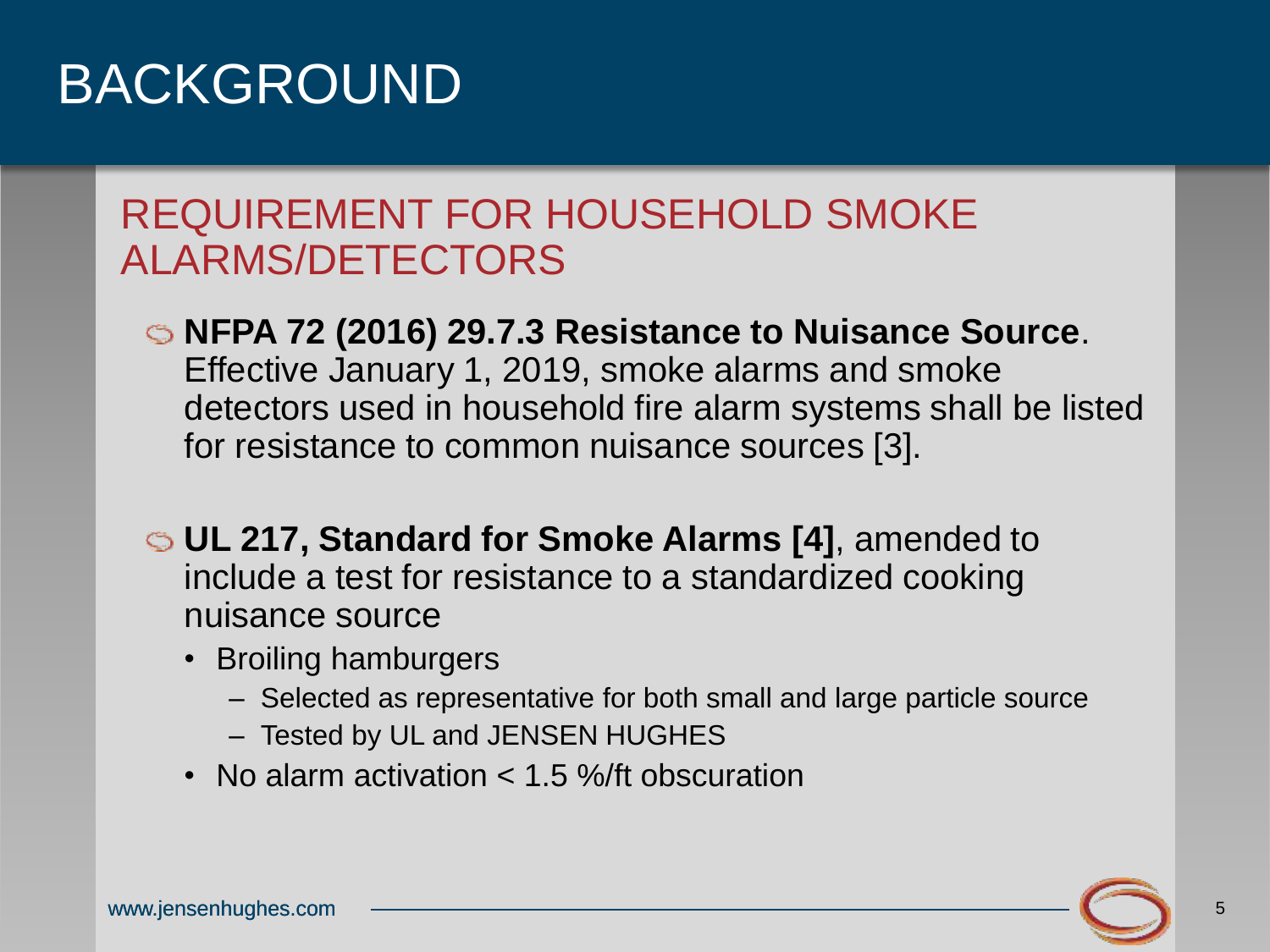### NUISANCE ALARM PROBLEM

**Up to ~1200 annual deaths could potentially be affected by eliminating nuisance alarms (deaths with missing/disconnected alarms)**

#### **Related Statistical Observations:**

- 14% of people would disable an alarm due to nuisances [5]
- 25% increase in non-functional alarms in kitchens compared to rest of home [6]
- 2.5% of people disable alarms because of nuisances, while 17% of all alarms not functional [7]
- Among non-functional alarms, 70% disconnected power, 16% physically removed alarm [8]
- Battery lifetime and hush features increase likelihood of alarms remaining operational [9,10]
- 15% of alarms have missing/disconnected batteries (4.8% removed due to nuisance, 4.5% forgot to replace battery) [11]
- 59% of failed alarms are disconnected and 28% of disconnected alarms had nuisance problems [12]

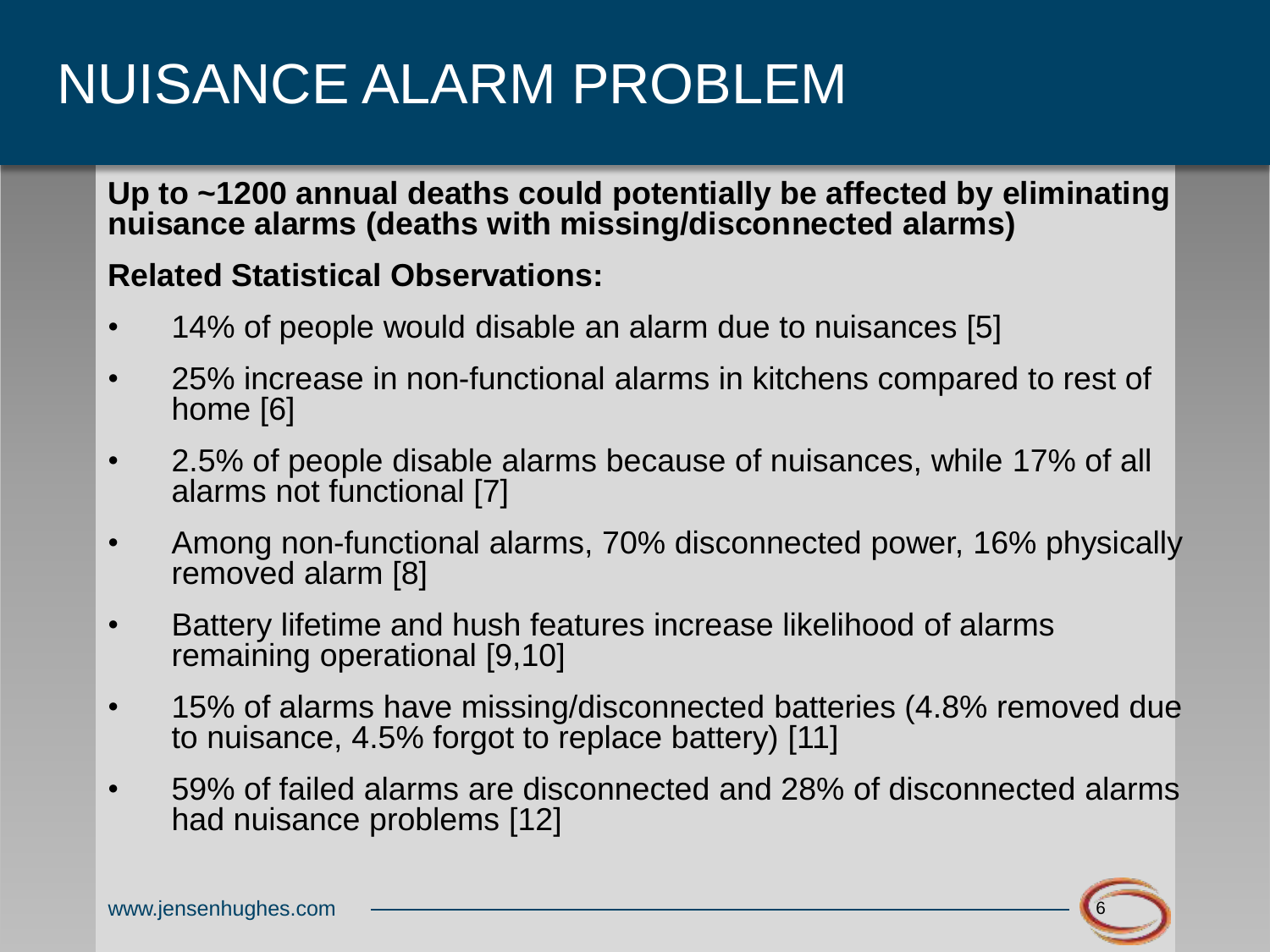# OTHER NUISANCE SOURCES

#### COOKING NUISANCES ARE NOT THE WHOLE PROBLEM

- Current test method only evaluates resistance to cooking type nuisances
	- Cooking responsible for 30-90% of nuisances reported in surveys and studies [12,13]
	- Up to 70% of alarms installed in kitchens were disabled in CDC 10 year smoke alarm study [6]
- Water mist from showers caused 40% of the nuisances reported in study of 595 distributed and installed alarms [7]
- **S** Long term exposure to dust or cigarette smoke creates contamination correlated to increases in nuisance alarms [8, 14]
	- Nuisance occurrences of 57%, 71% and 80% for homes with 0, 1, or 2 smokers, respectively [8]
	- 33 alarms with nuisance problems collected by CPSC [12]
		- 1/3 were excessively dirty
		- 3 with broken covers allowing additional infiltration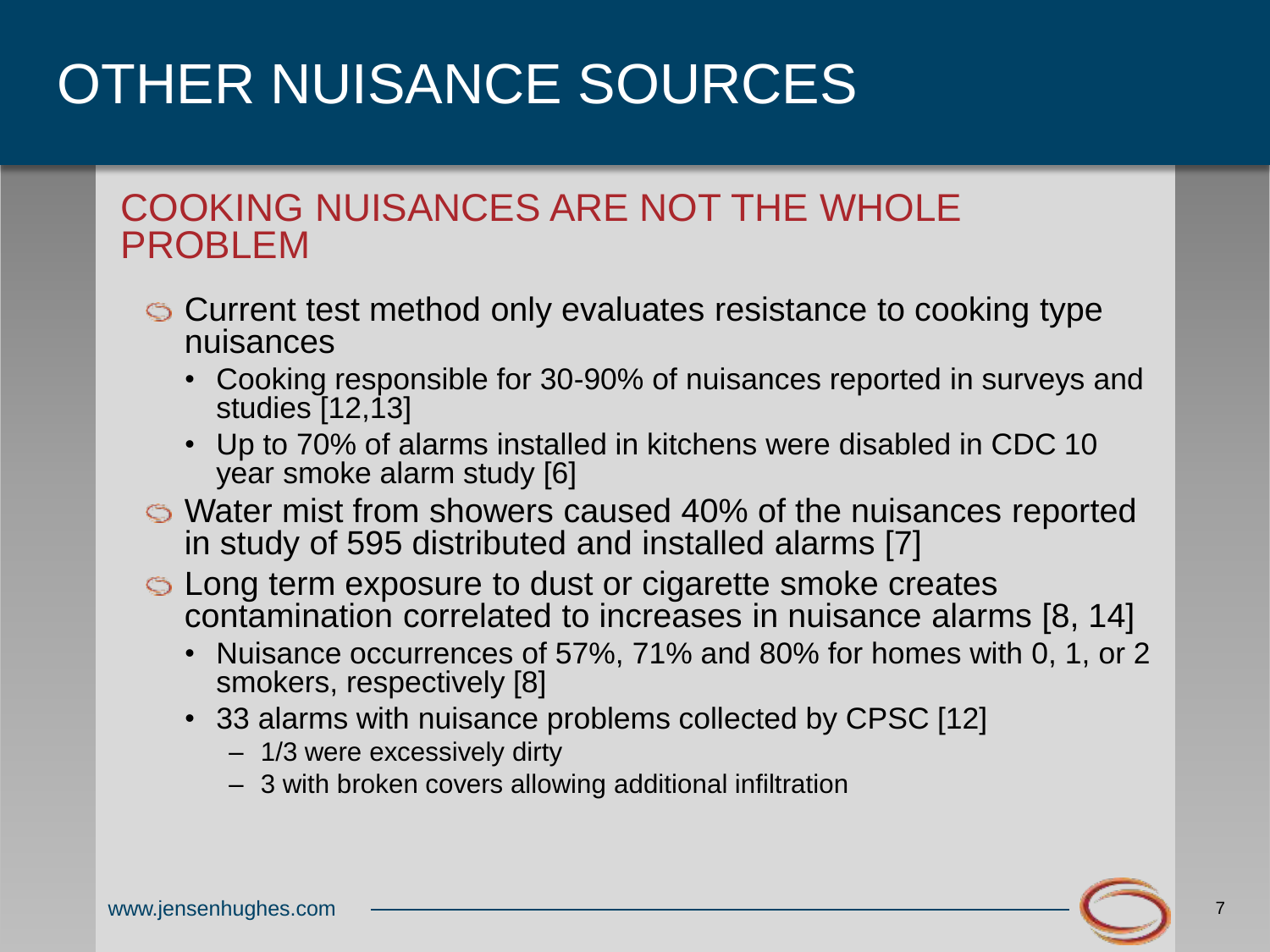### ENCLOSED SHOWER BUILT IN LARGE ROOM [2]

- Sliding door gives even exposure across alarm arc
- Alarms 3, 7, 14, and 17 ft from door
- Measured obscuration and air temperature





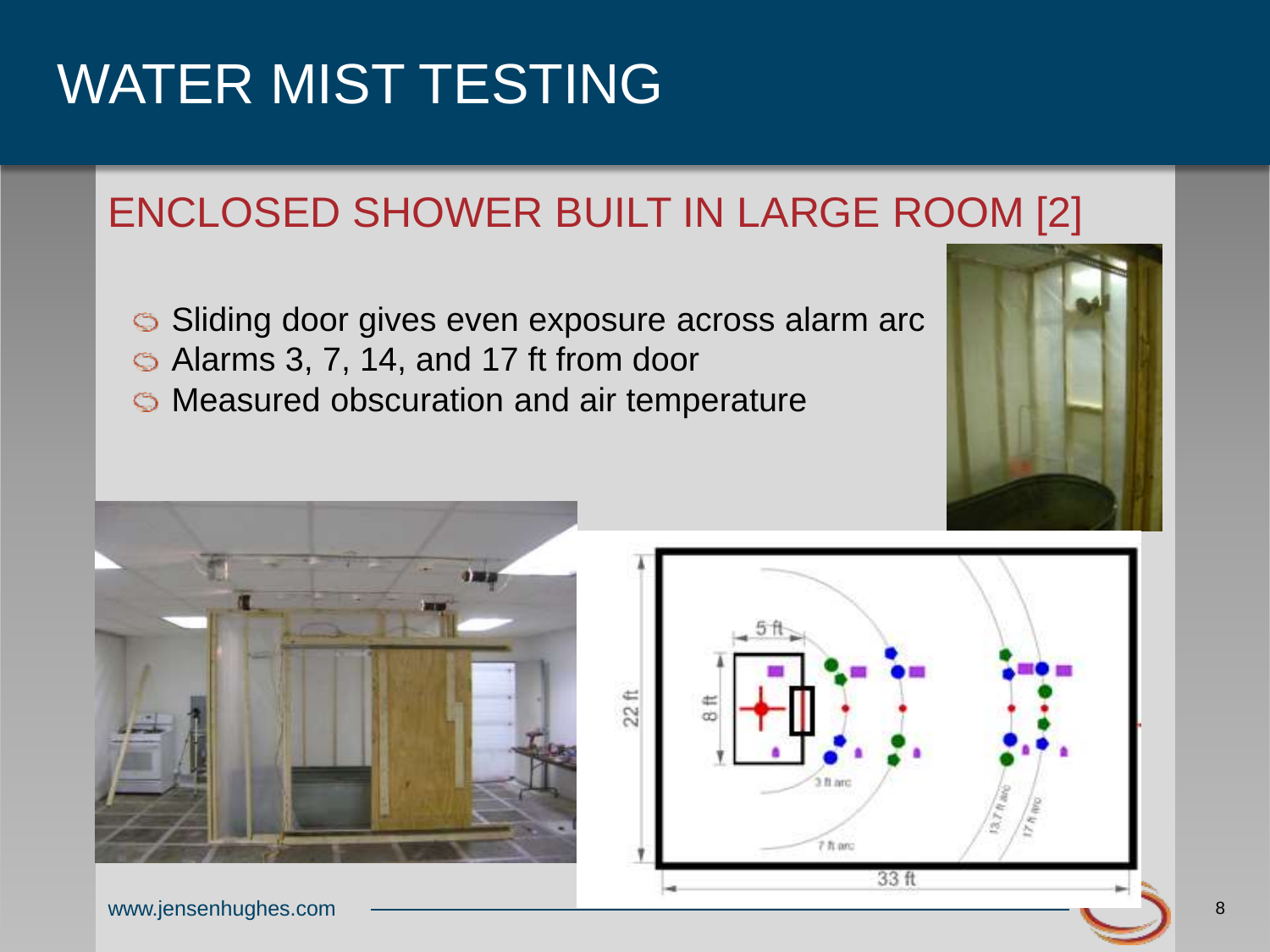#### OBSCURATION PEAK AND DECAY

- Peak after 2-3 minutes
- Conducted 10 minute and 2.5 minute shower tests

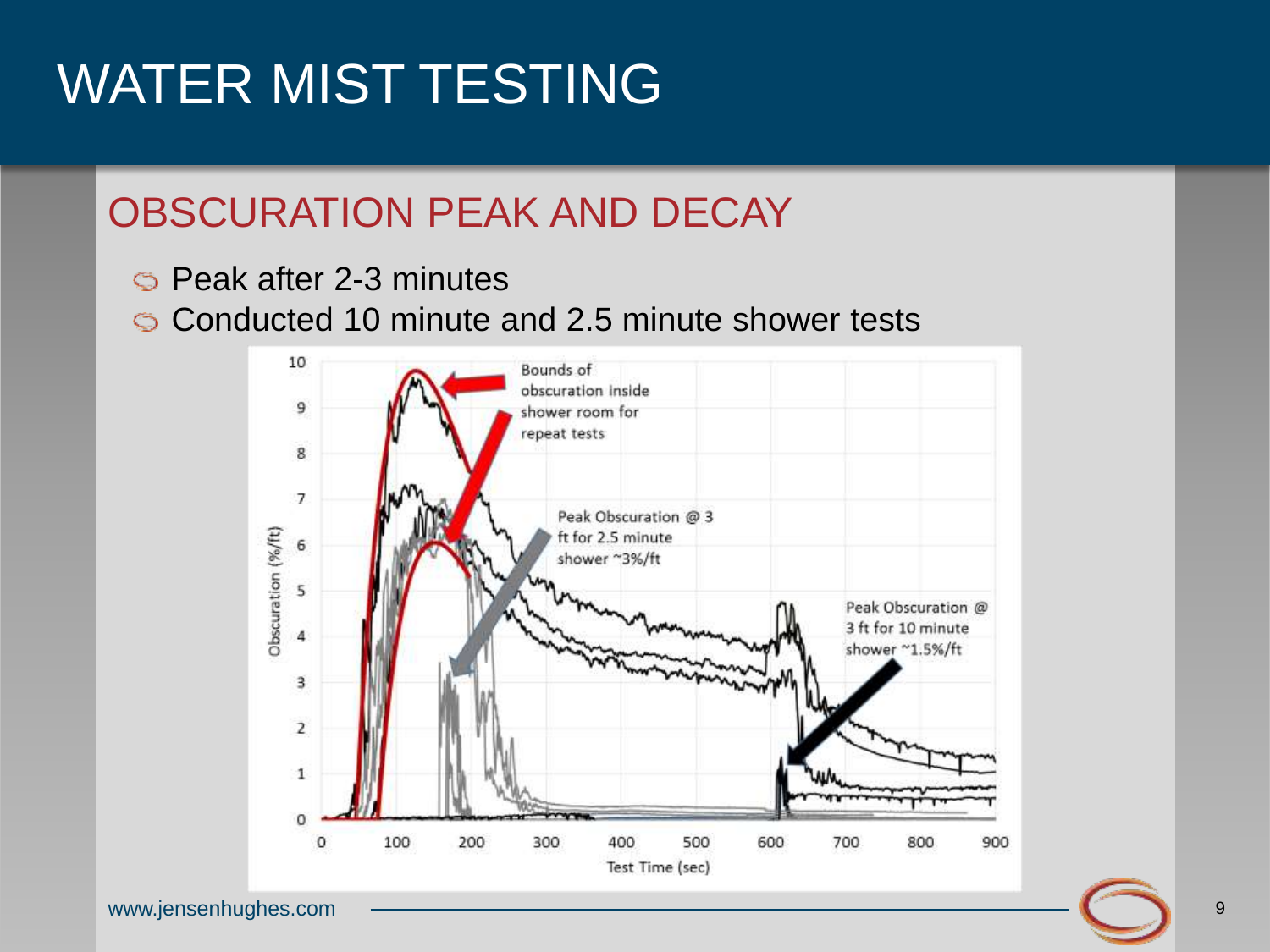### DETECTION RESPONSE

Obscuration levels in space decreased with length of shower

- Likely heat capacity/transfer, air saturation, droplet interaction
- Greatest detection response when door opened after 2.5 min
- Photoelectric alarm/detector response only
	- At 3 ft location for 10 minute showers
	- At 3 and 7 ft locations for 2.5 minute showers

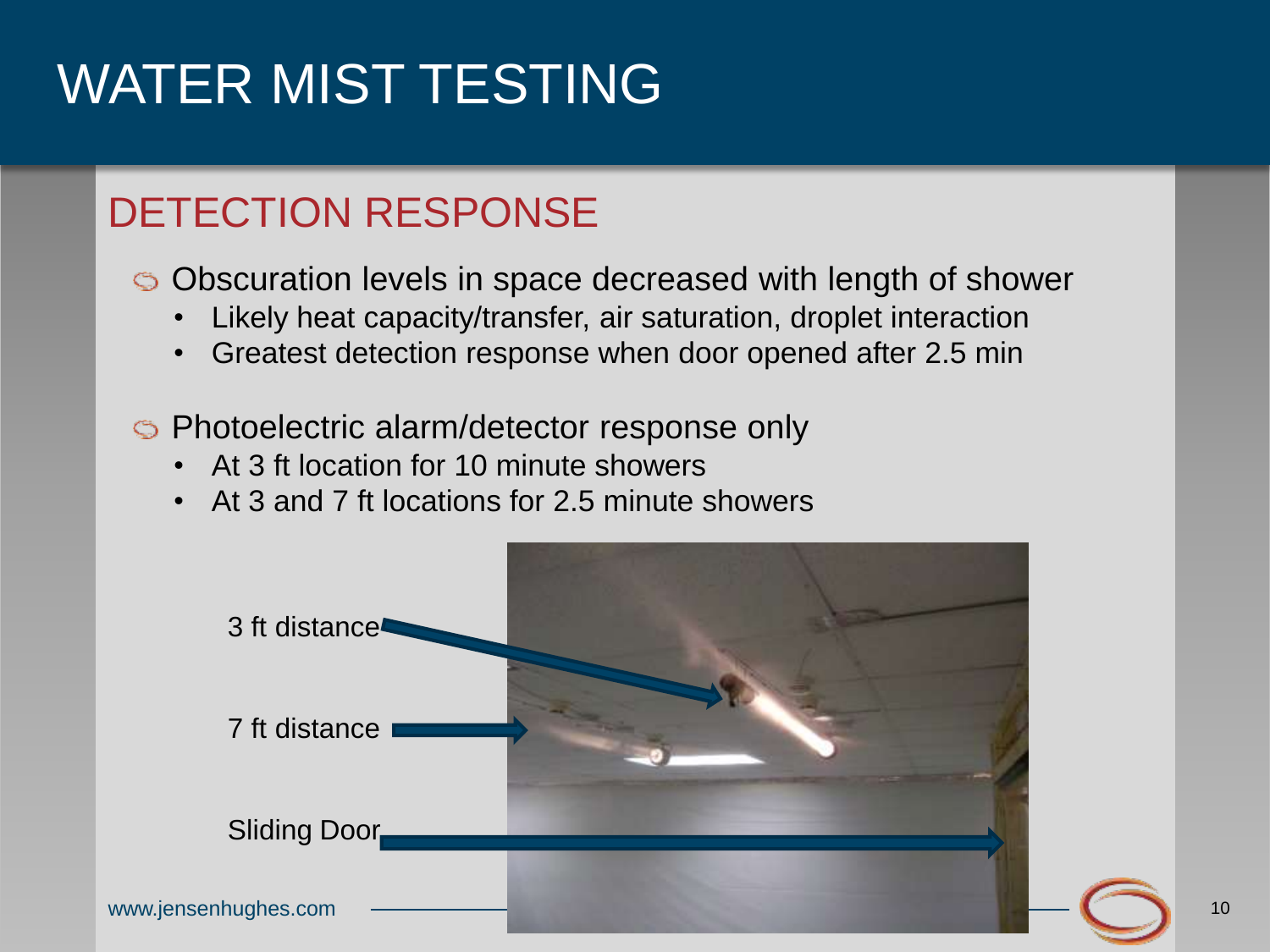#### CLOSED BATHROOM WITH SWINGING DOOR AND CORRIDOR Door

- Alarms installed at 1 ft spacing down center of hallway
	- 3 ft from door out to 10 ft
	- Optical density meters installed in hallway
- Multiple alarm types tested in each installation location
	- Photoelectric
	- **Ionization**
	- Combination photo/ion
	- Dual wavelength photoelectric

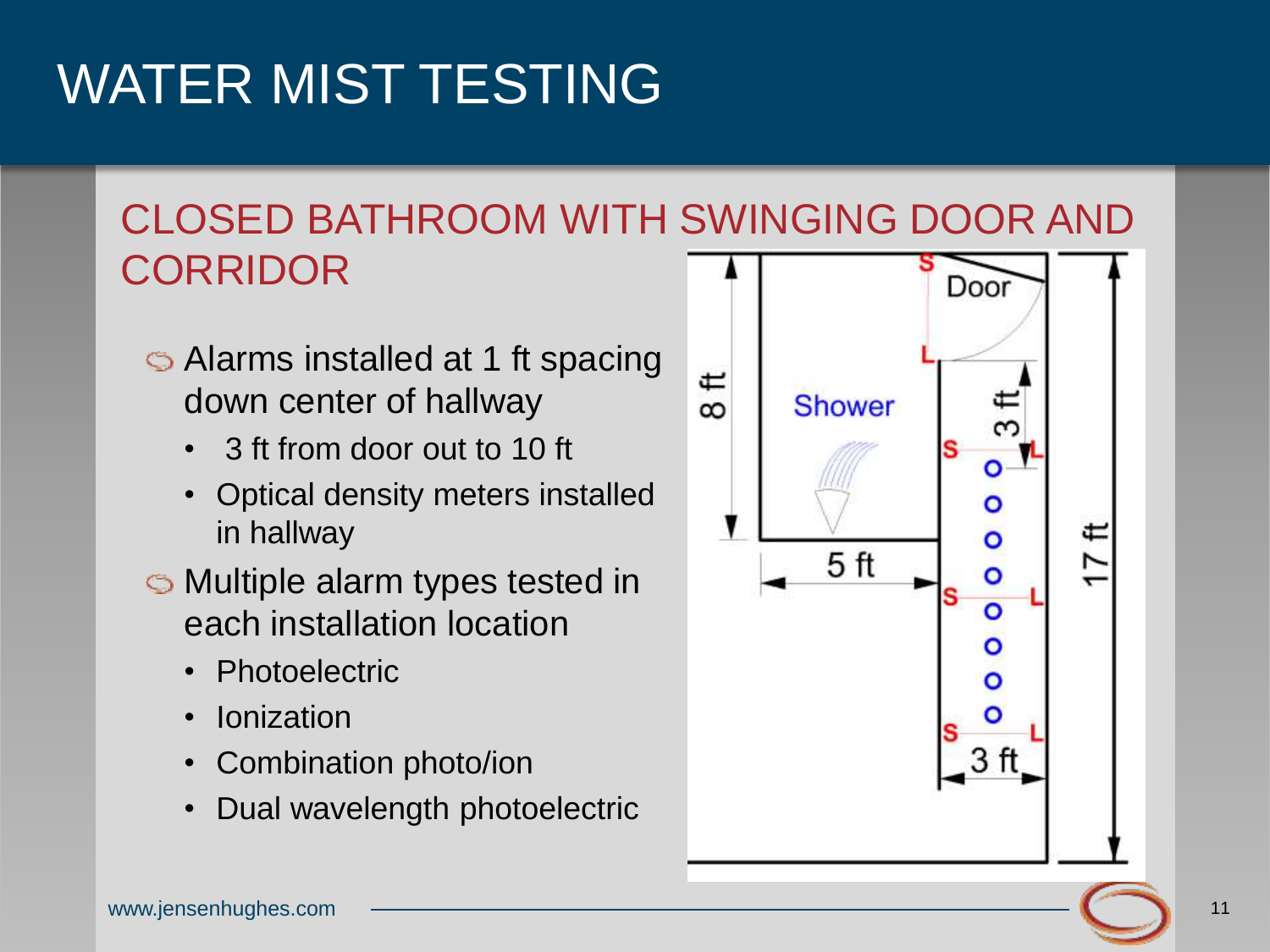#### CLOSED BATHROOM WITH SWINGING DOOR AND **CORRIDOR**

- Shower run 100 seconds, door opened 15 sec later
	- Short shower produced higher obscuration
	- Same result as plastic test space in previous testing
- Peak obscuration levels (average ± standard deviation)
	- Bathroom  $-10.2 \pm 1.9$  %/ft
	- 3ft 4.4  $\pm$  1.4 %/ft
	- 7ft  $-2.9 \pm 1.0$  %/ft
	- $11$ ft  $2.6 \pm 0.9$  %/ft

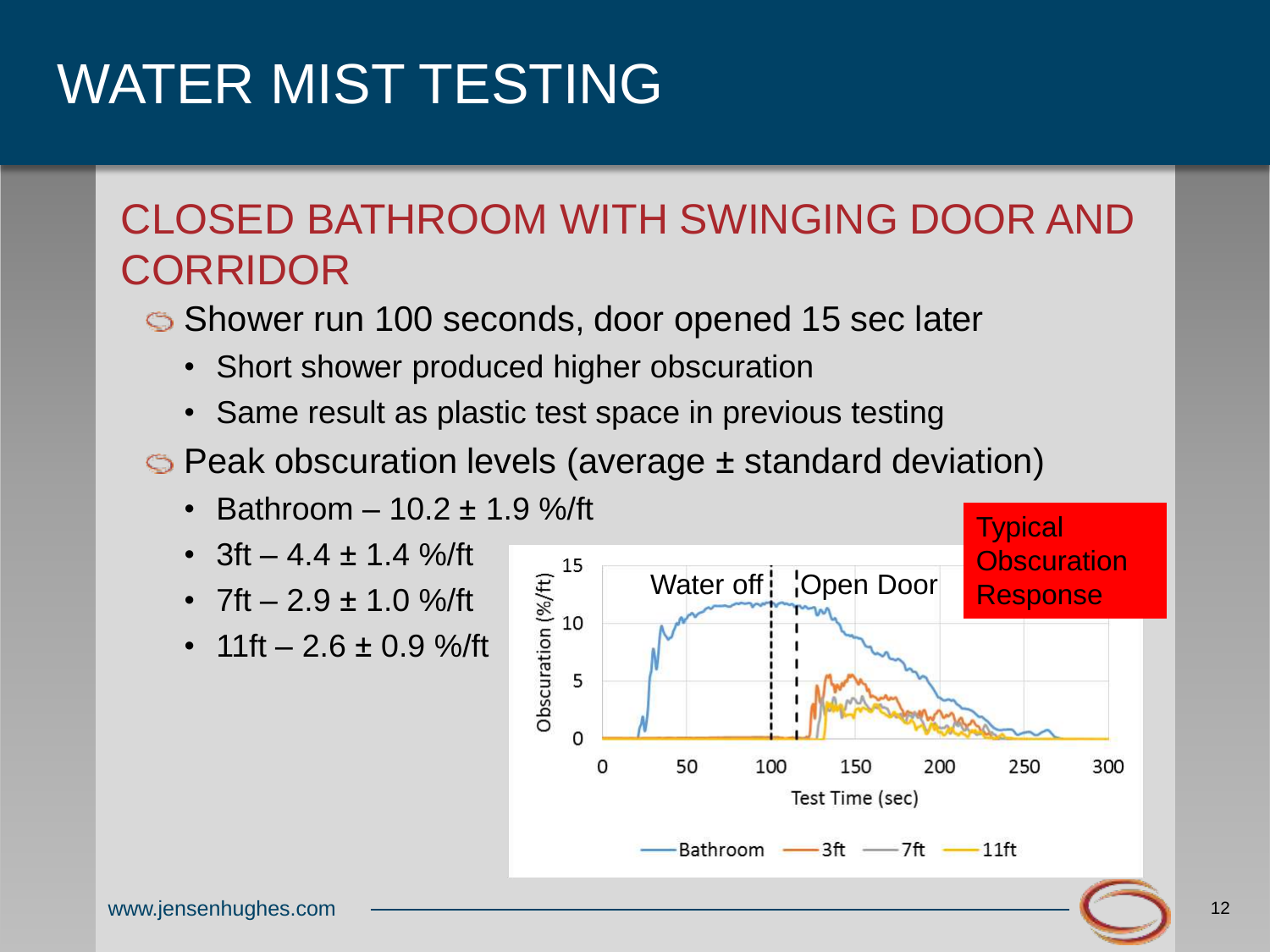### ALARM RESPONSES

#### **S** Photoelectric

- 3 devices
- All alarm out to 10ft distance
- Dual wave photo
	- 2 devices
	- No responses
- Ionization
	- 3 devices
	- No responses
- Photo/Ion
	- 3 devices
	- 1 of 3 alarmed to 10ft distance
	-

| <b>ARM RESPONSES</b>              | <b>Alarm Response</b><br>Y – Yes                                          |              |                |               |                |                         |                |               |              |     |  |
|-----------------------------------|---------------------------------------------------------------------------|--------------|----------------|---------------|----------------|-------------------------|----------------|---------------|--------------|-----|--|
| <b>Photoelectric</b>              | N - No                                                                    |              |                | Distance (ft) |                |                         |                |               |              |     |  |
| • 3 devices                       | <b>Device Type</b>                                                        | ID           | 3 <sup>1</sup> | 4             | 5 <sup>1</sup> | 6 <sup>1</sup>          | 7              | 8             | 9            | 10  |  |
| • All alarm out to 10ft distance  | <b>Photoelectric</b><br>Dual wave photo<br><b>Ionization</b><br>Photo/Ion | A            |                | Υ             | Υ              |                         | Y              |               |              |     |  |
| Dual wave photo                   |                                                                           | B            |                | Y             | Y              | Y                       | Ÿ              |               | Y            |     |  |
| • 2 devices                       |                                                                           | C            |                | Υ             | Y              | Ÿ                       | Y              | Ÿ             | Ÿ            | Ÿ   |  |
|                                   |                                                                           | A            | IN I           | N             | $\mathsf{N}$   | $\mathsf{N}$            | $\overline{N}$ | N             | N            | N   |  |
| • No responses                    |                                                                           | B            | IN.            | N             | $\mathsf{N}$   | N                       | $\mathsf{N}$   | N             | N            |     |  |
| Ionization                        |                                                                           | A            | IN IN IN       |               |                | IN.                     | IN             | $\mathsf N$   | N            | IN  |  |
| • 3 devices                       |                                                                           | B            | $N$ $N$ $N$    |               |                | $\lfloor N \rfloor N$   |                | IN.           | $\mathsf{N}$ | IN. |  |
| • No responses                    |                                                                           | $\mathsf{C}$ | $N$ $N$ $N$    |               |                | $\overline{\mathsf{N}}$ | $\mathsf{N}$   | IN.           | N.           | IN  |  |
|                                   |                                                                           | A            |                | Υ             | Y              |                         |                |               |              |     |  |
| Photo/Ion                         |                                                                           | B            | $N$ $N$ $N$    |               |                | $\overline{\mathsf{N}}$ | N.             | $\mathsf{IN}$ | N            | IN  |  |
| • 3 devices                       |                                                                           | C            | IN I           | N             |                | N                       |                |               | N            | IN. |  |
| • 1 of 3 alarmed to 10ft distance |                                                                           |              |                |               |                |                         |                |               |              |     |  |
| • Other 2 – no responses          |                                                                           |              |                |               |                |                         |                |               |              |     |  |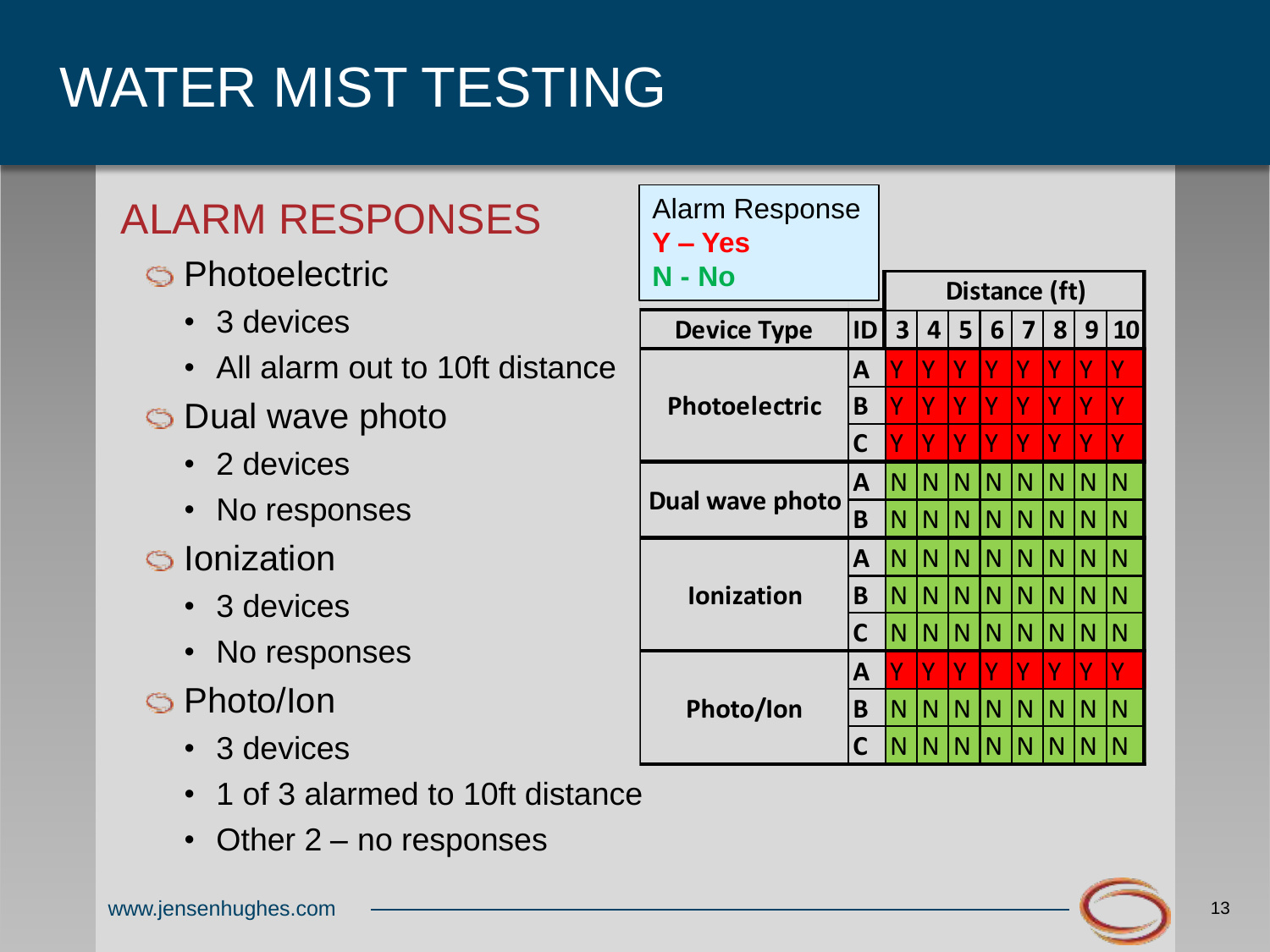# DUST CONTAMINATION

#### LONG TERM BUILDUP



Figure 6. Outputs of smoke detectors due to dust (flour). [15]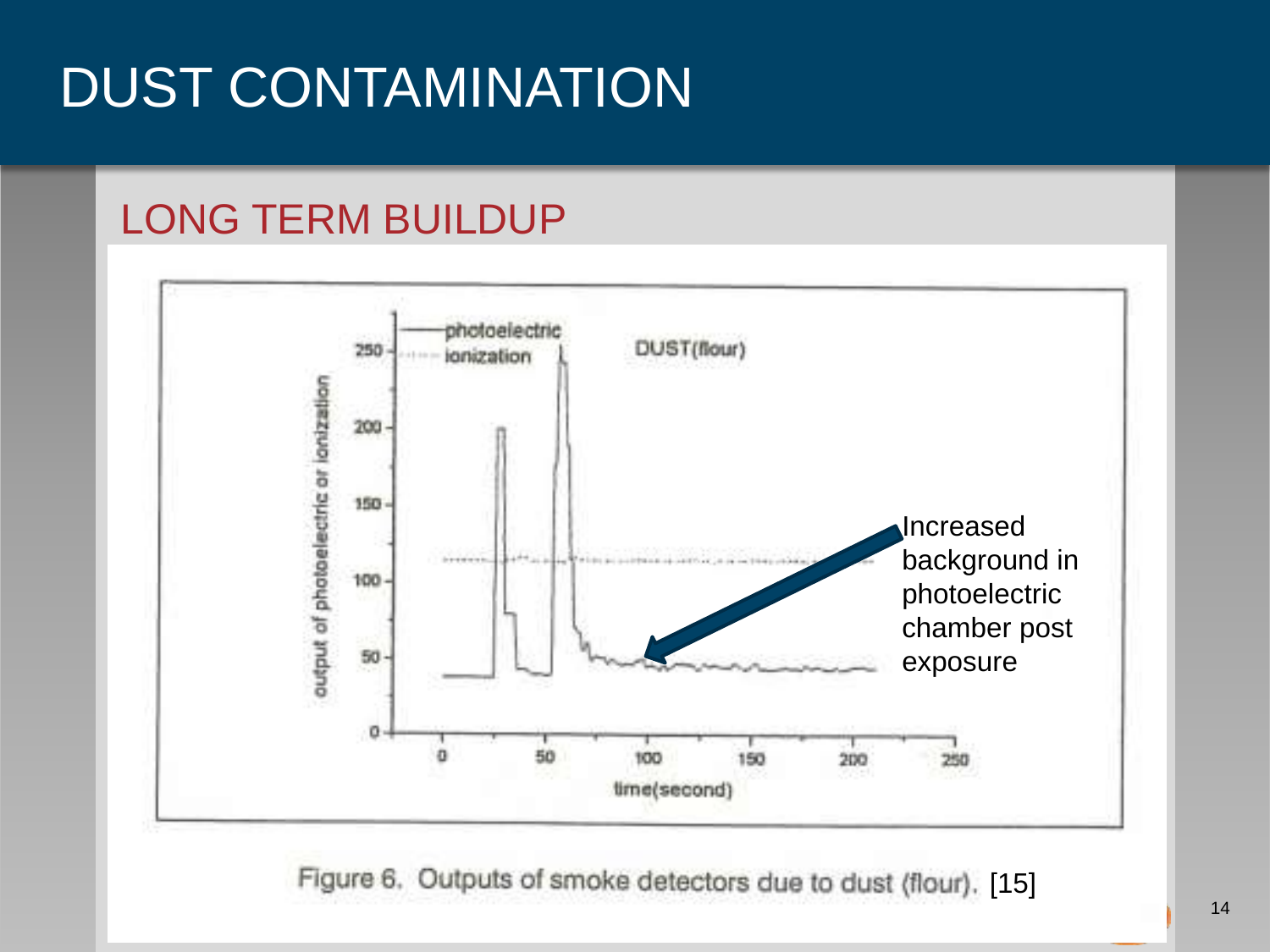# DUST CONTAMINATION

### LONG TERM BUILDUP

- Most testing conducted with non-representative household sources
	- Road dust
	- Cement
	- Loess
	- Gypsum
	- Flour



- Dryer lint or vacuum cleaner dust more representative
	- Long fiber lint
		- Long and thin shape profile
		- Cling readily to plastics and metals
	- Observed to cause nuisance/malfunction in hotels where daily vacuum and linens changes occur [17]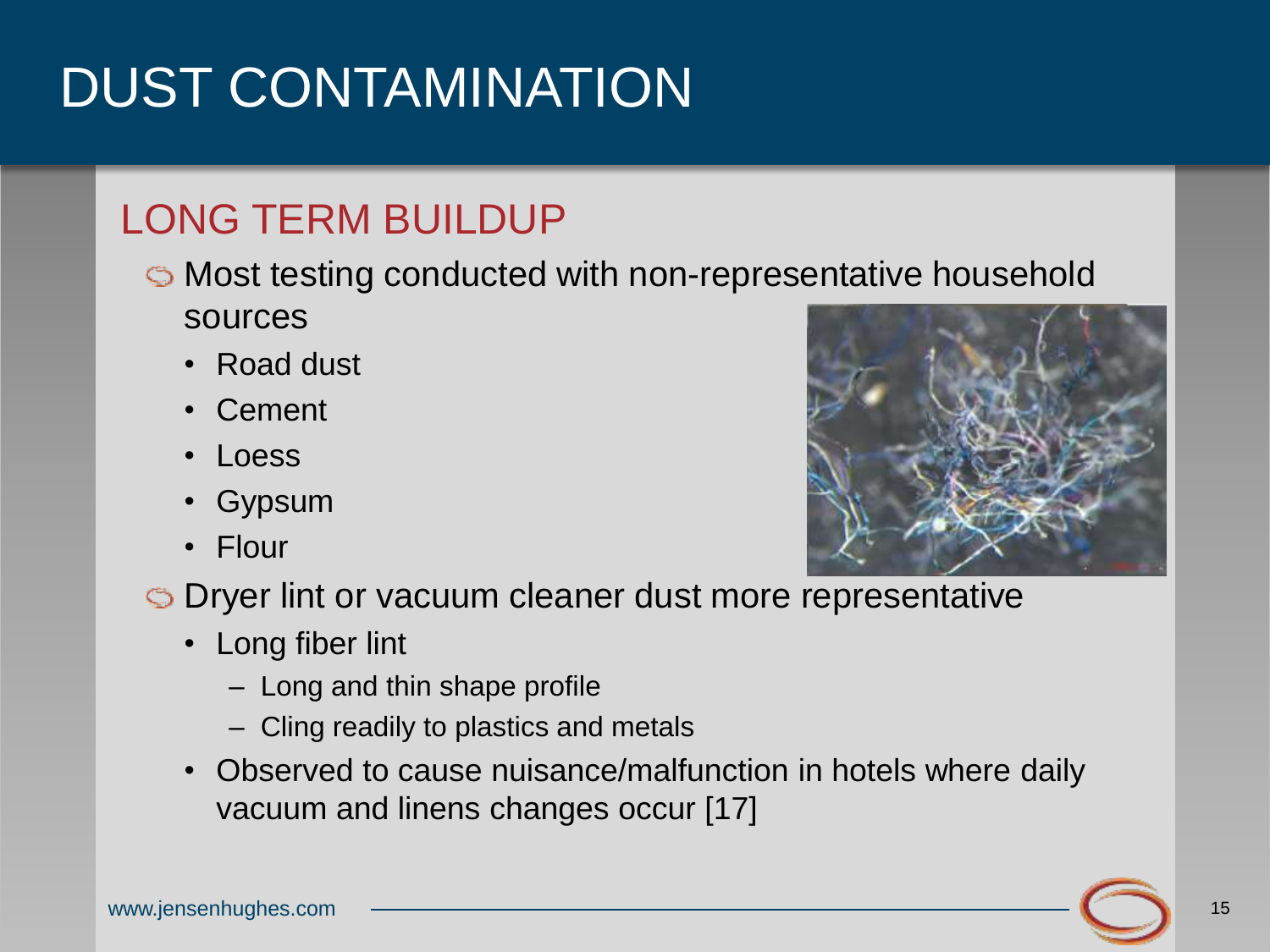### DUST SOURCES EXPLORED

#### DRYER LINT

- Up to 1-2 mm long
- Less than 0.03 mm wide
- Many colors of fibers

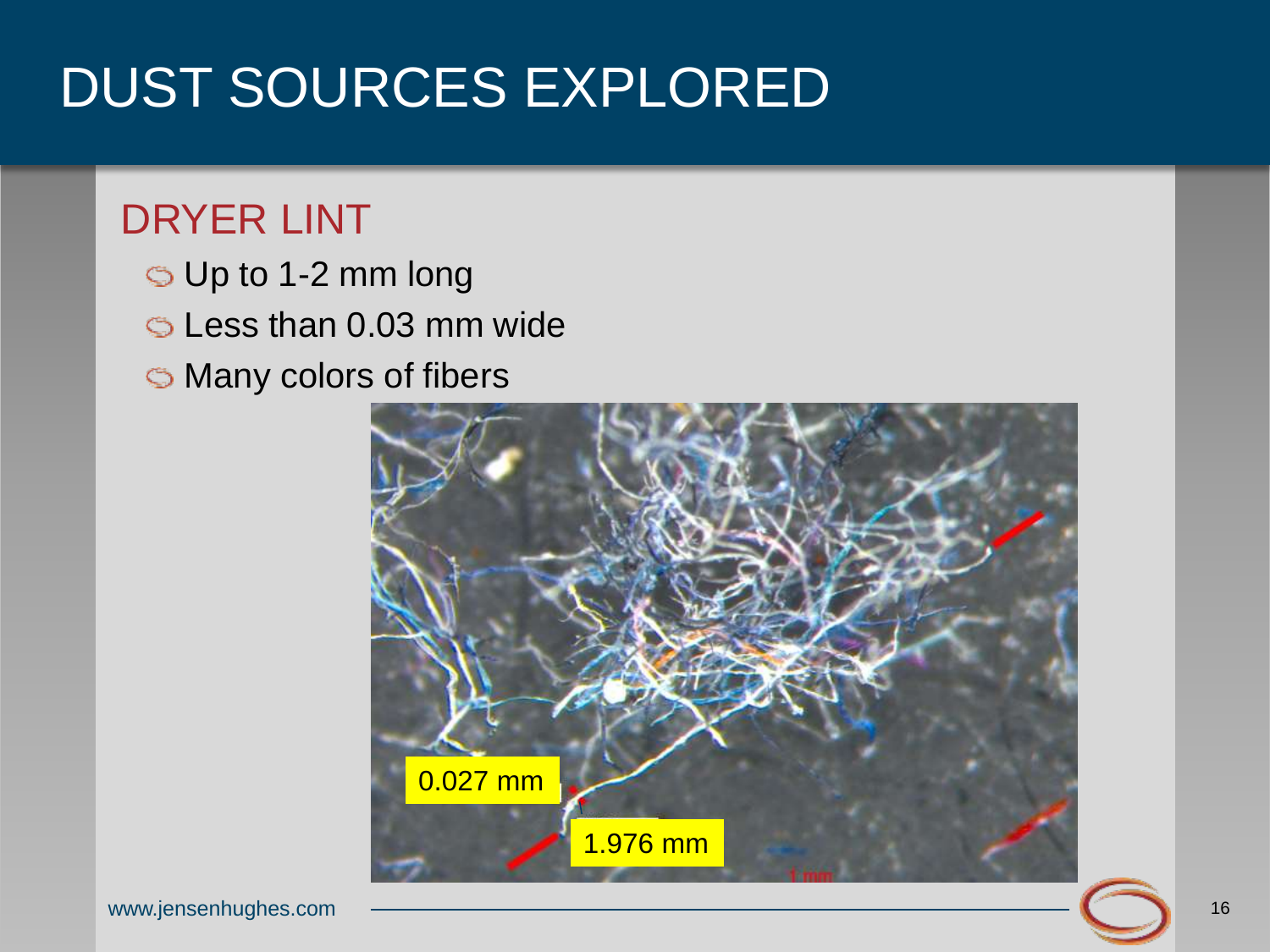# DUST SOURCES EXPLORED

### VACUUM CLEANER DUST

Assortment of sizes and materials

- Clothing, skin, dirt, hair
- Collected without pet hair





www.jensenhughes.com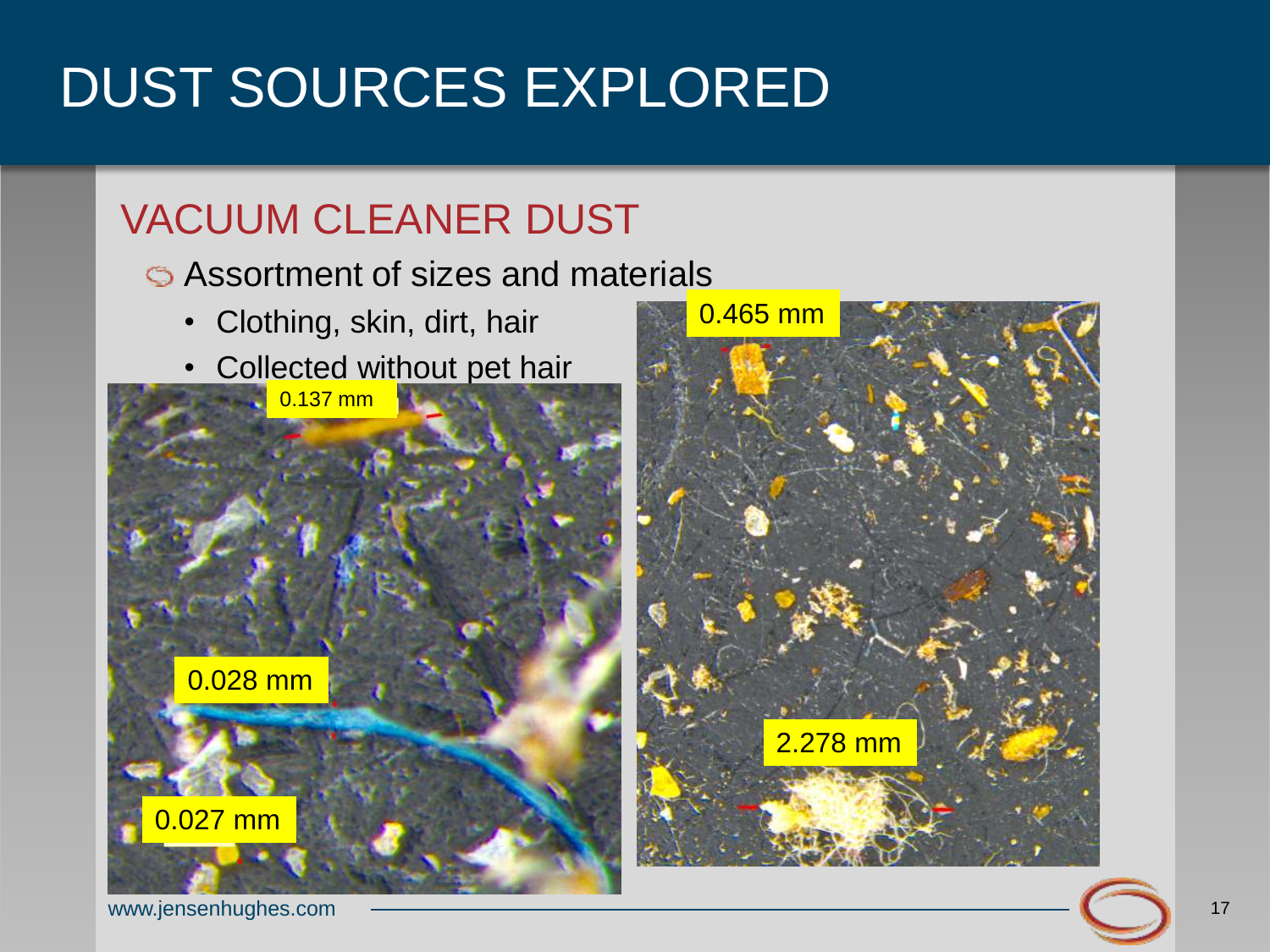### VACUUM DUST AND DRYER LINT EXPOSURE

- $\circ$  15.5 x 22.5 x 12.5 inch box
- 75-100 fpm air velocity at alarms
- Add 1.0 g shredded dryer lint, 9.0 g shredded vacuum dust
- Recycle collected dust, ~4 hour exposure
- **S** Photo alarm twice during exposure

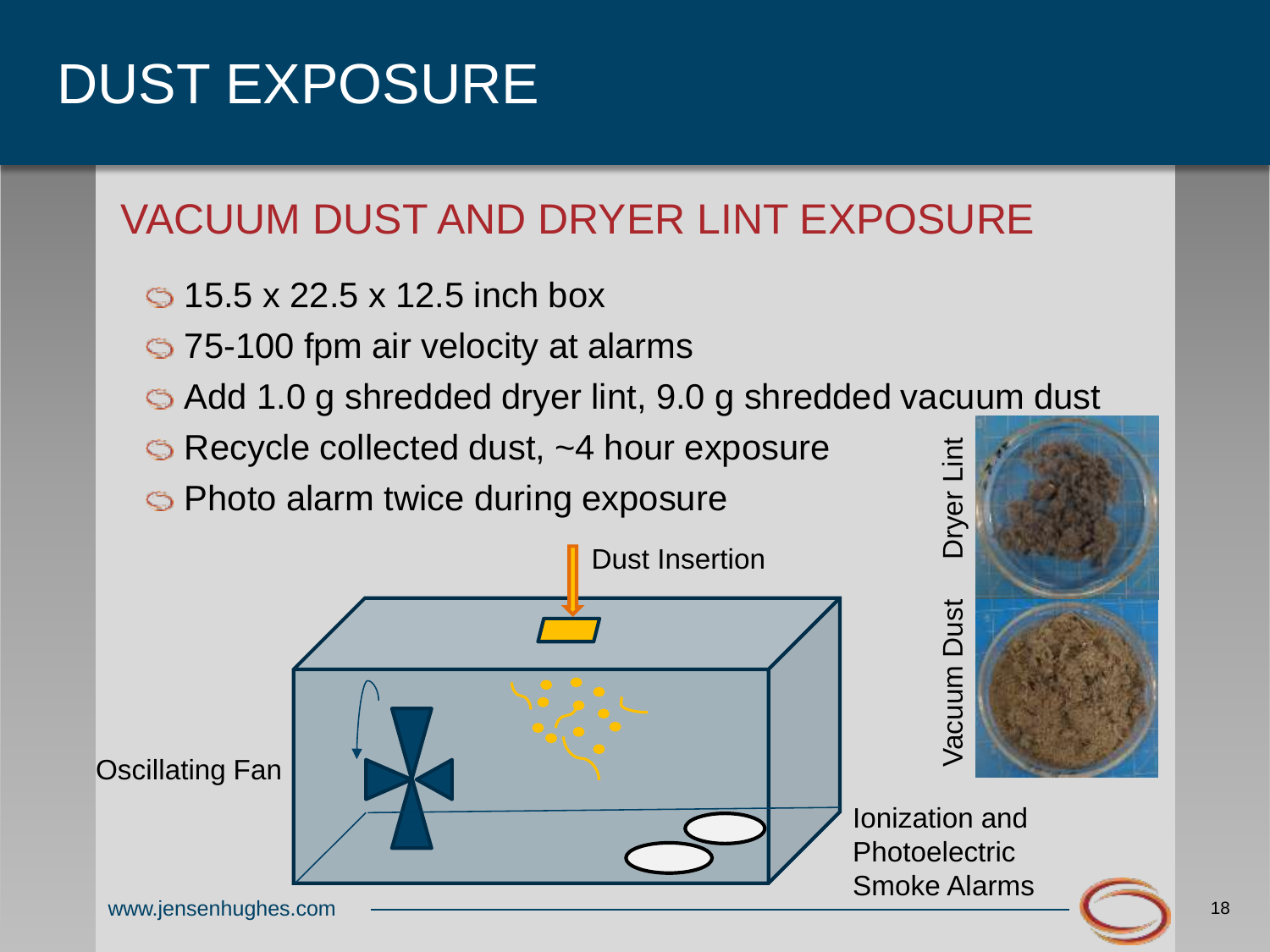![](_page_18_Figure_1.jpeg)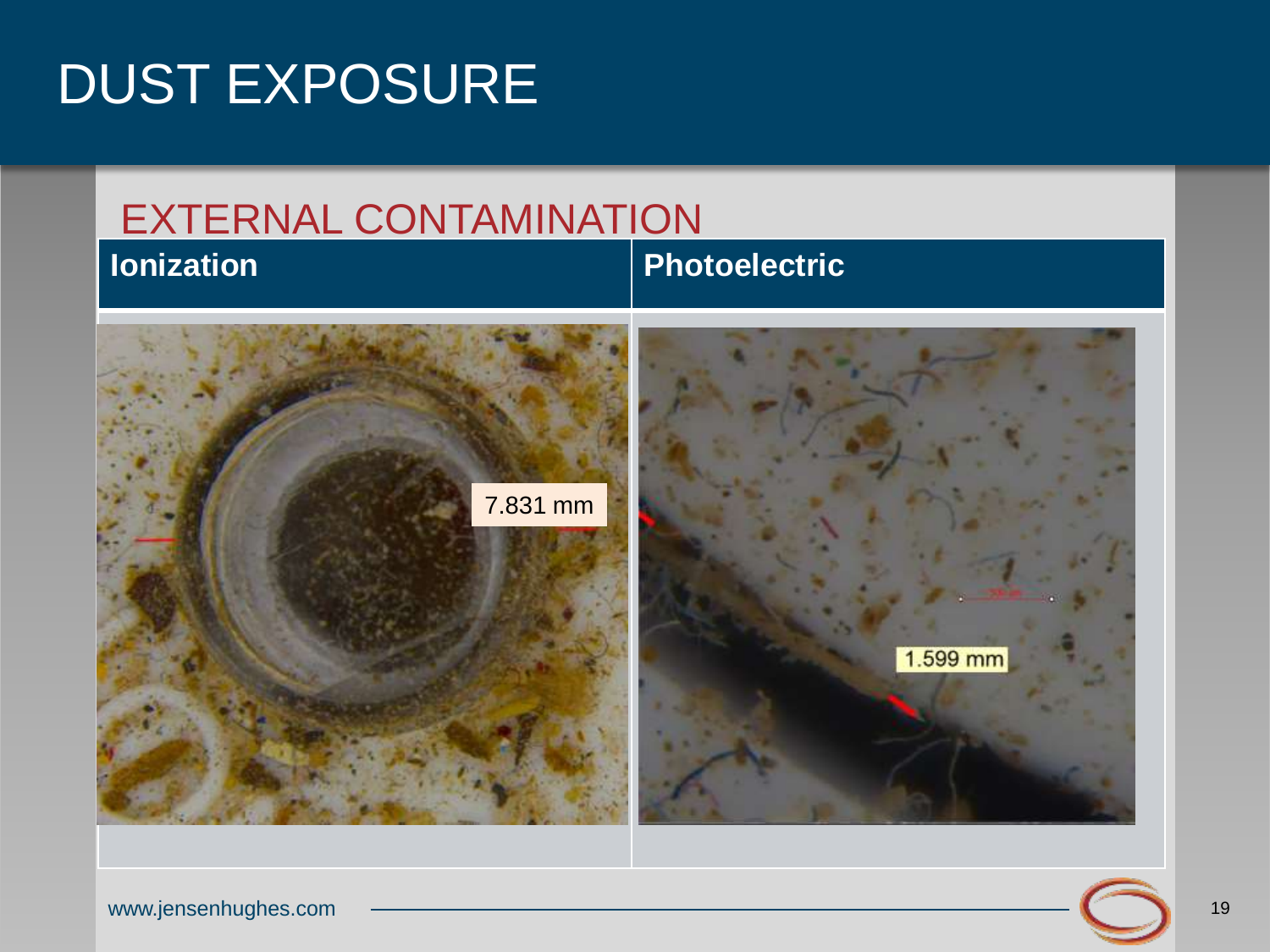![](_page_19_Figure_1.jpeg)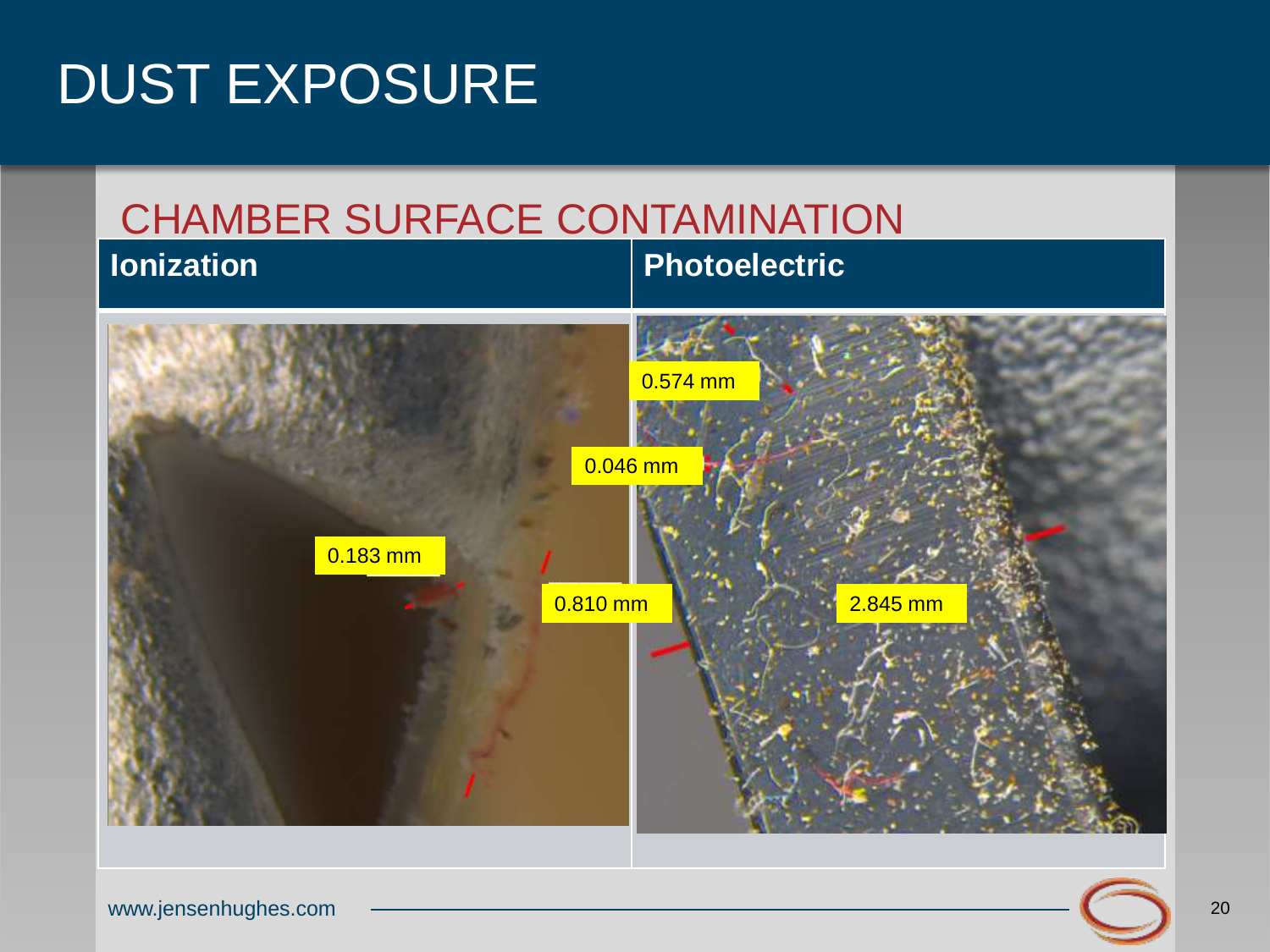#### CHAMBER SURFACE CONTAMINATION **Value 20 Ionization Photoelectric**

![](_page_20_Picture_2.jpeg)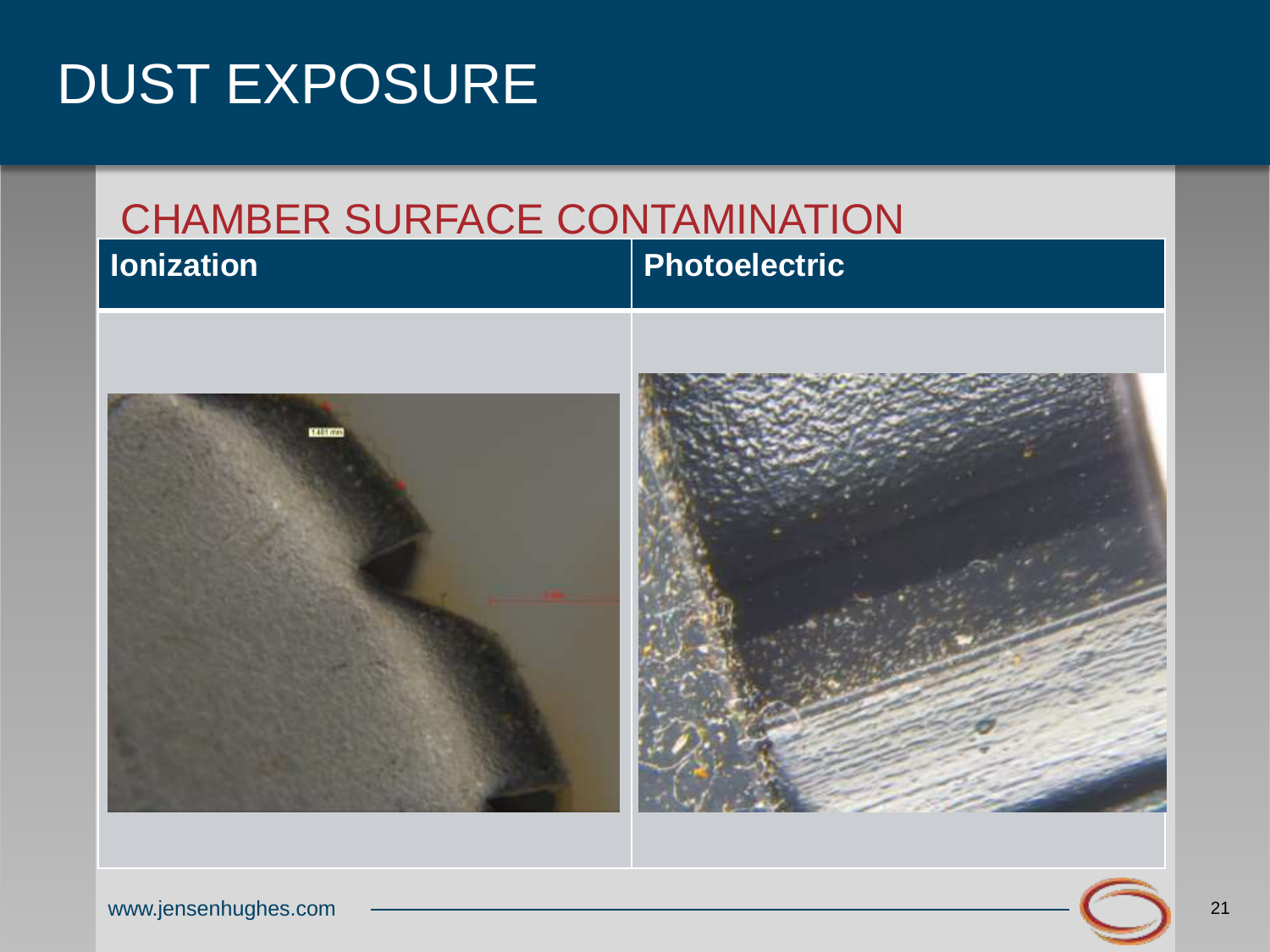# SENSITIVITY TESTING

### SMOKE BOX

Smoldering cotton wick recirculated smoke Standard alarm sensitivity testing method **S** Pre and post dust exposure testing

![](_page_21_Picture_3.jpeg)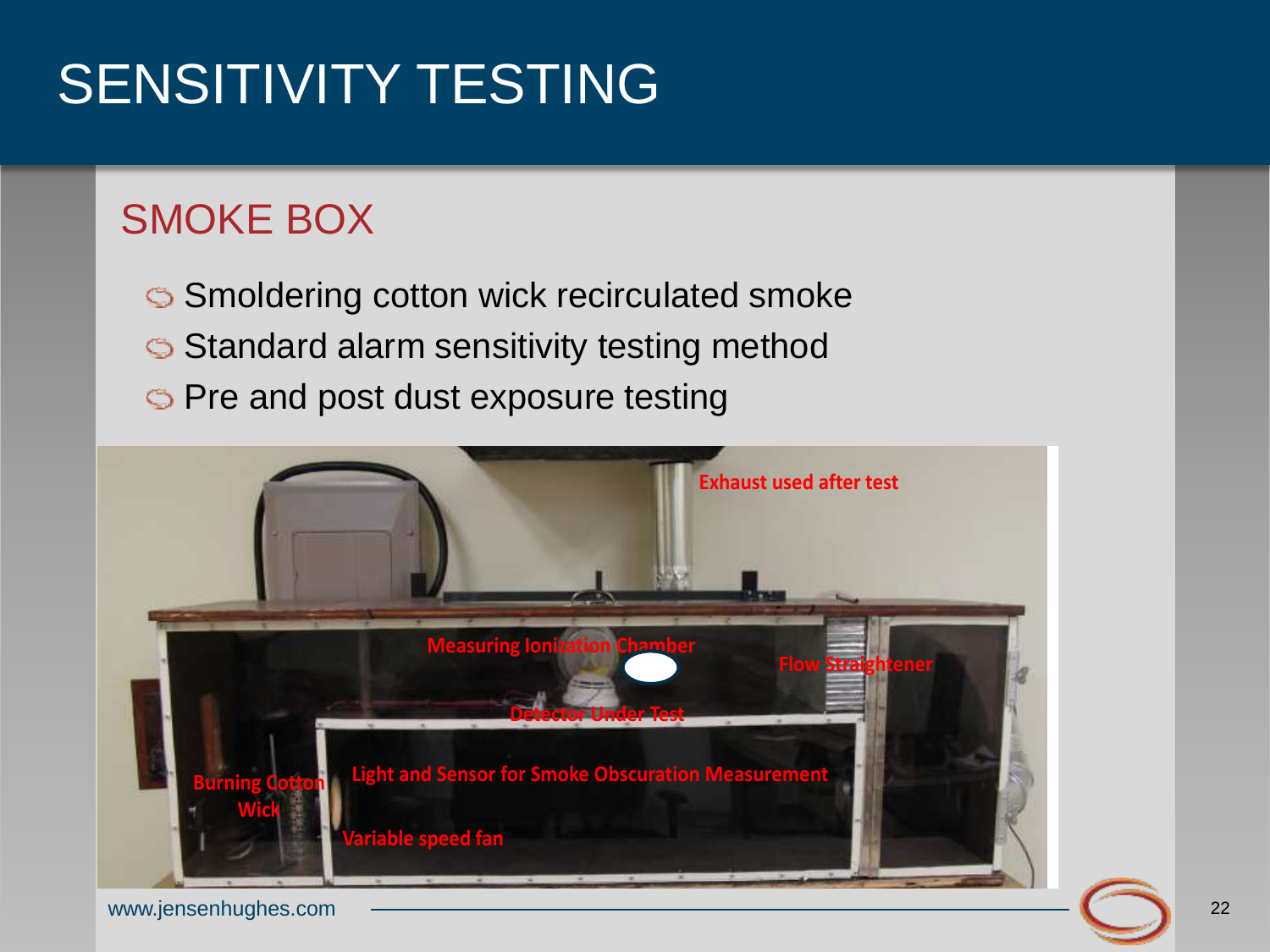# SENSITIVITY TESTING

### SMOKE BOX

Smoke measured by obscuration and measuring ionization chamber (MIC)

Must follow defined profile

![](_page_22_Figure_4.jpeg)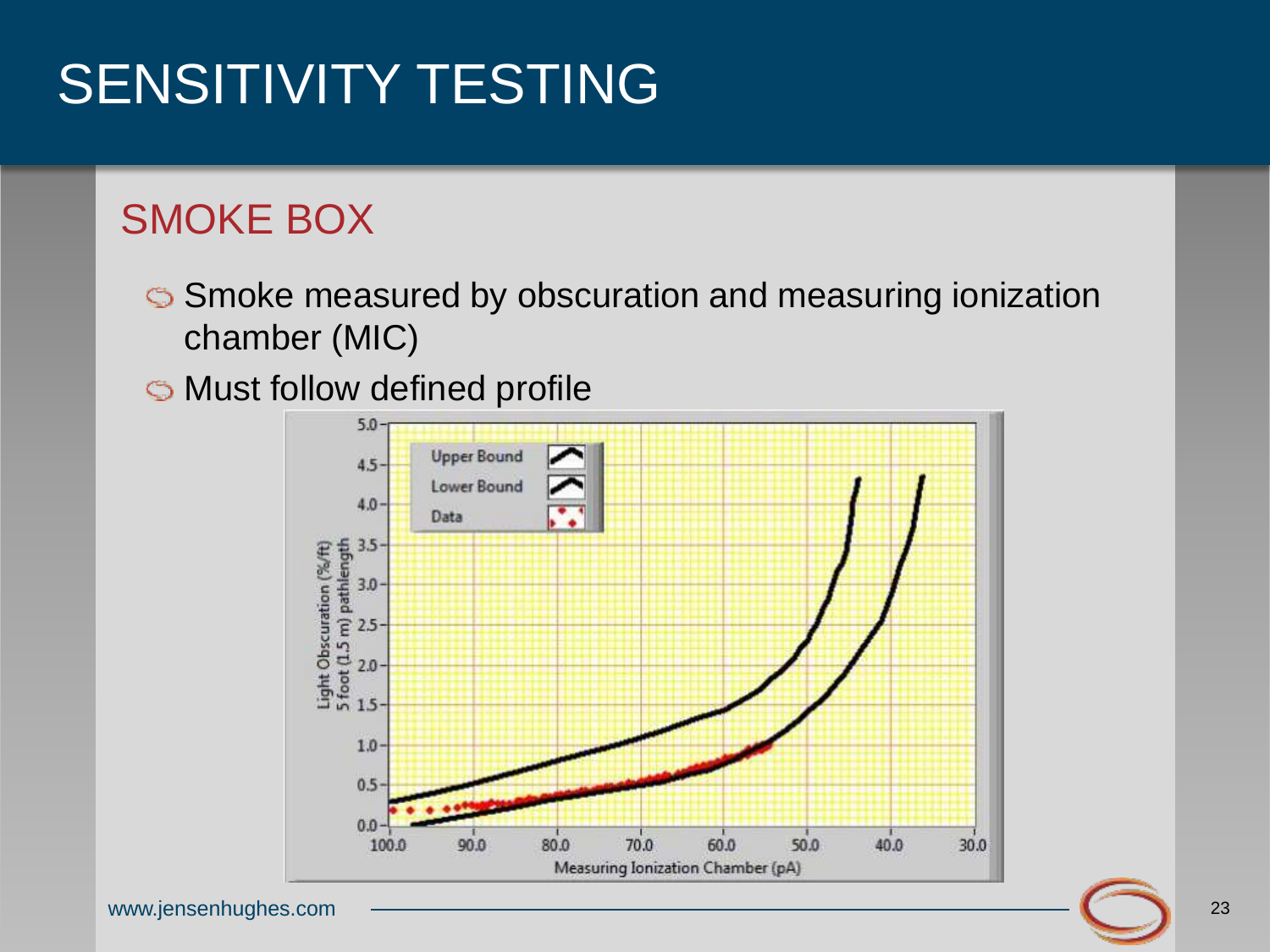#### SENSITIVITY SHIFT

![](_page_23_Figure_2.jpeg)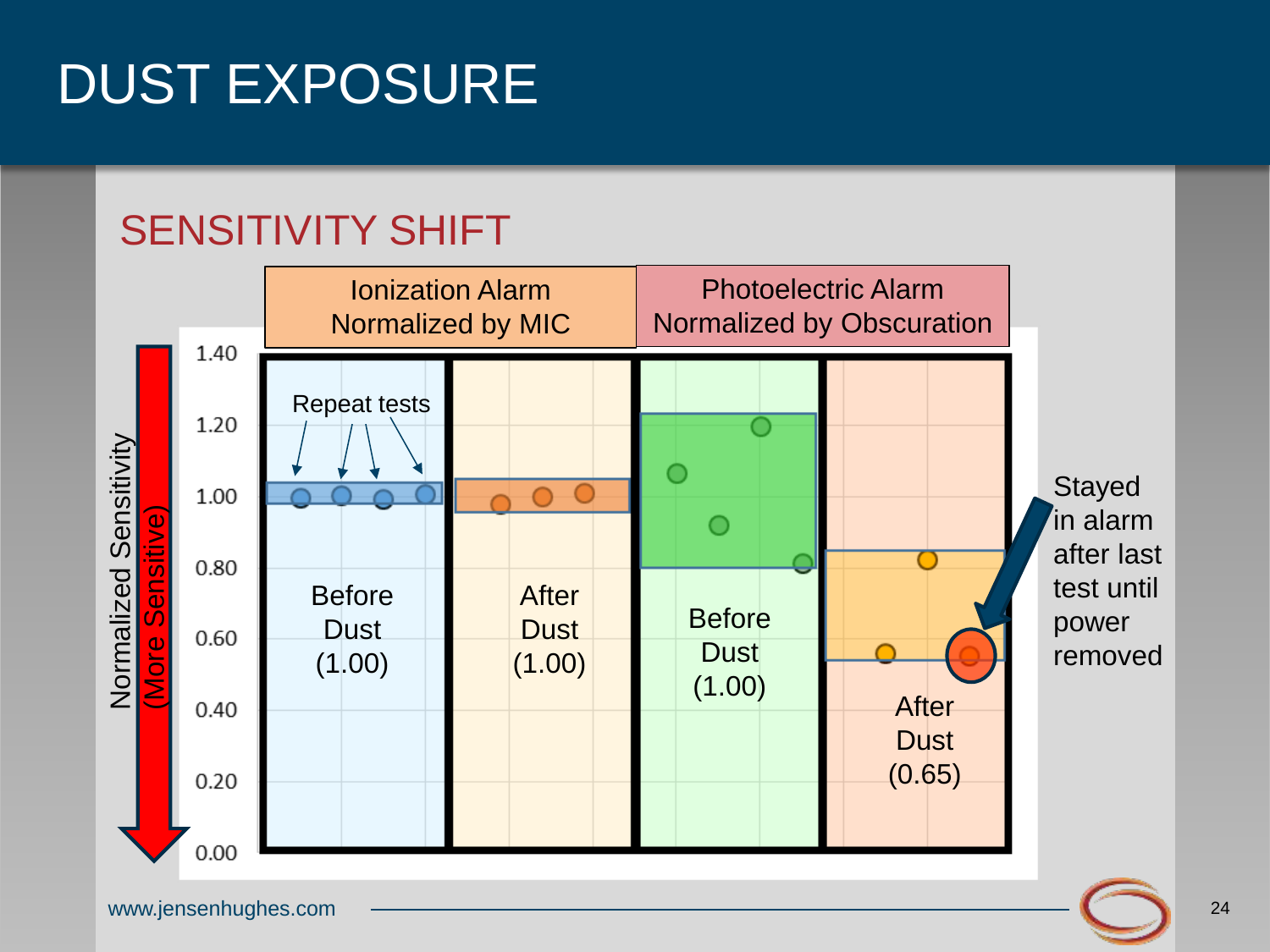### CONCLUSIONS

#### WATER MIST

Some devices alarmed at all distances in corridor

- 3ft spacing is insufficient to prevent problem
- > 2.5 %/ft obscuration at 10 ft distance
- Only devices with photoelectric sensors responded to water mist
	- All photoelectric only devices
	- 1/3 photo/ion combos
	- No dual wavelength photos
	- No ionization only

Alarms are brief, 2-3 beep cycles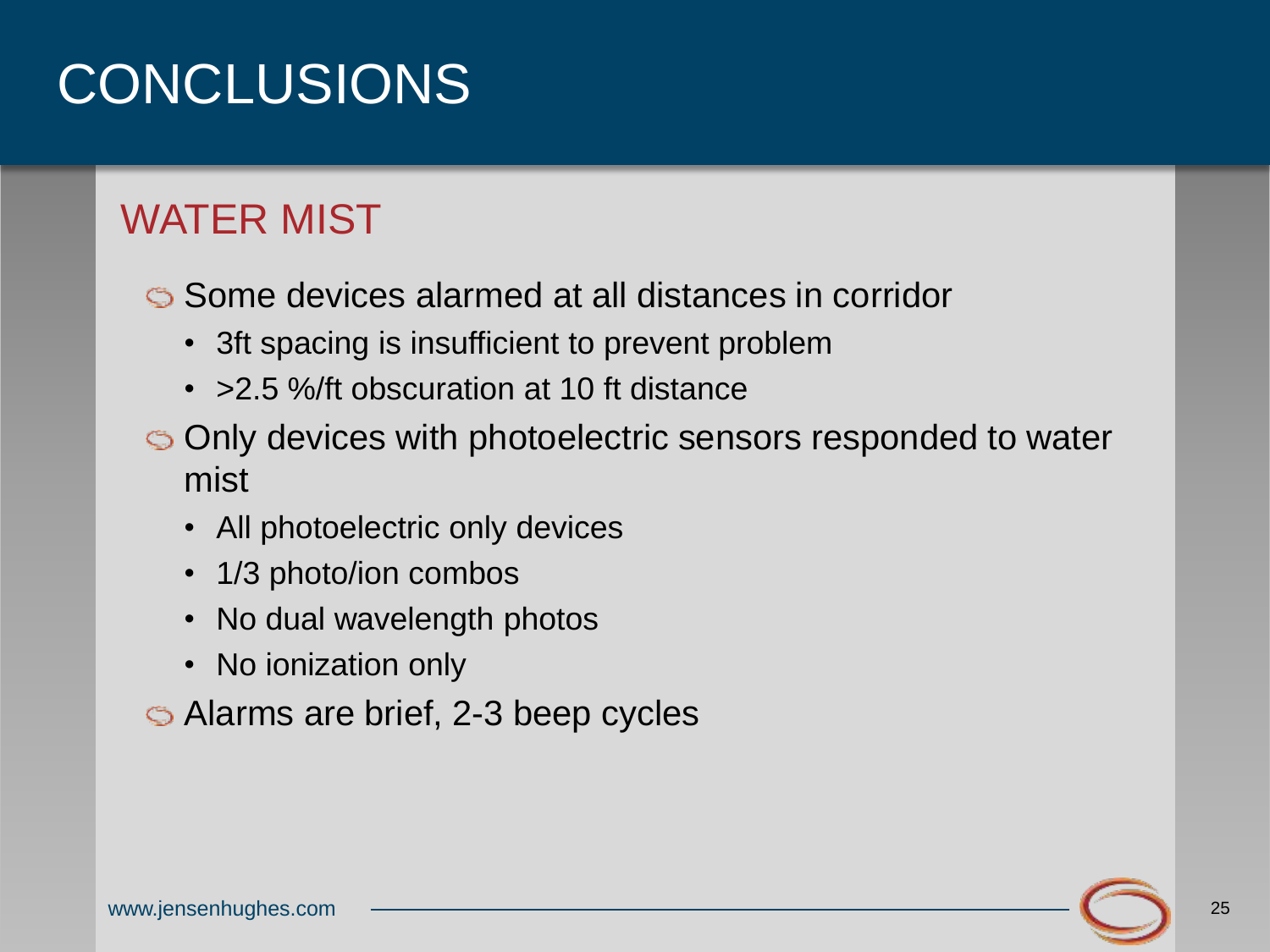### CONCLUSIONS

#### DUST CONTAMINATION

- Long fiber dryer lint and vacuum dust (no pet hair) tested
- Dust was able to penetrate the alarm covers and collect on the outside of the detection chambers
	- Dust was very clingy to surfaces
	- Fibrous shape and static
- Photoelectric alarm ~35% more sensitive to post exposure smoke test obscuration
	- Alarm twice during exposure testing
	- Stayed in alarm after final smoke test until power removed
- Ionization alarm response appeared unaffected
- Long term collection of dust inside detection chambers likely contributes to residential nuisance alarm problem
	- Resistance test may be warranted
	- Further study needed
	- Buildup of cooking aerosols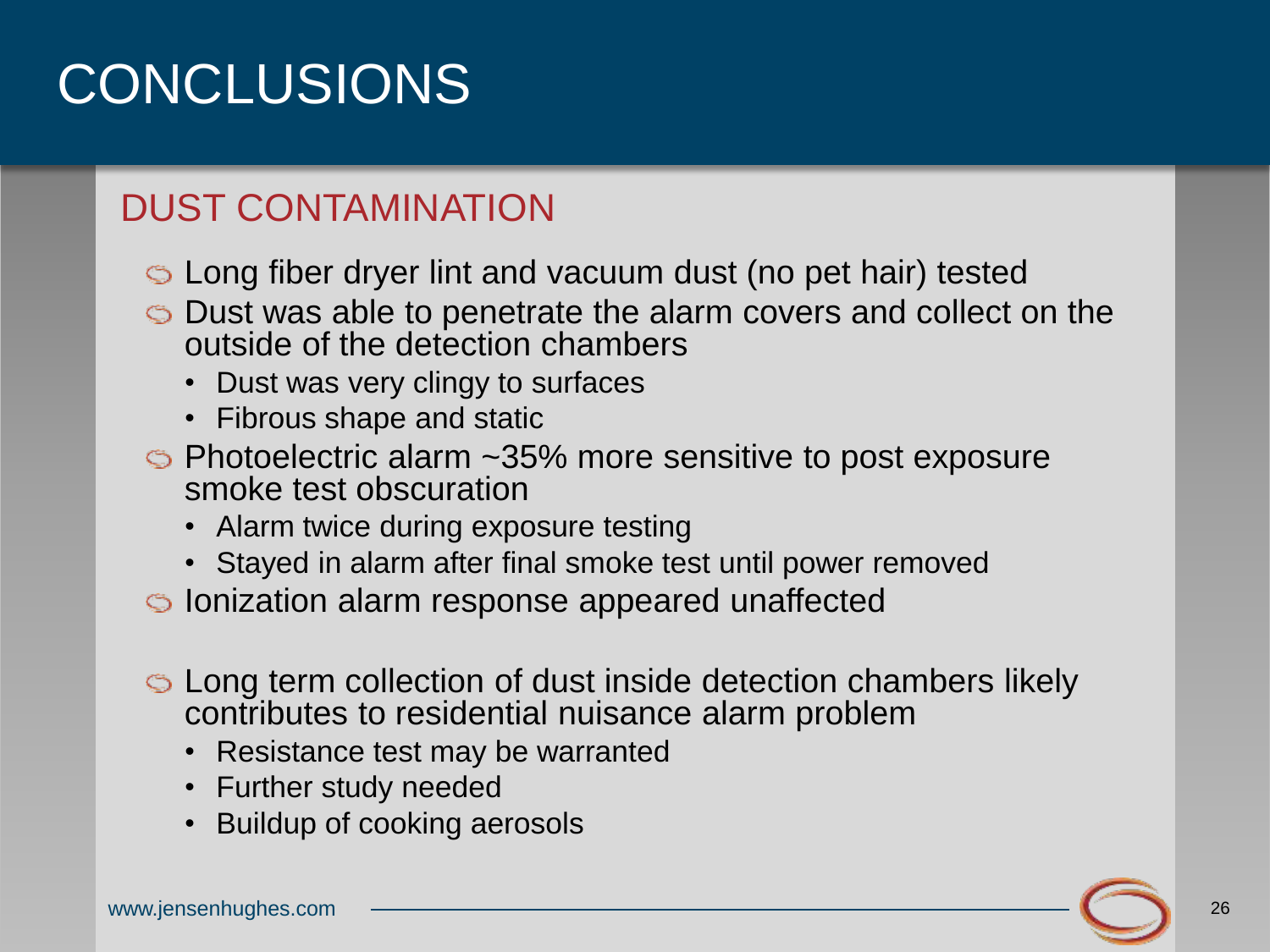### REFERENCES

[1] – Dinaburg, J. and Gottuk, D., "Smoke Alarm Nuisance Source Characterization – Phase 1," prepared for the Fire Protection Research Foundation, Quincy, MA, March 2014, 59 p.

[2] – Dinaburg, J. and Gottuk, D., "Smoke Alarm Nuisance Source Characterization – Experimental Results," prepared for the Fire Protection Research Foundation, Quincy, MA, August 2015, 153 p

[3] – National Fire Protection Association (NFPA ), NFPA 72, National Fire Alarm and Signaling Code, 2016 Edition, Quincy, MA, 2012.

[4] – UL 217, "Single and Multiple Station Smoke Alarms," Underwriters Laboratories Inc. (UL), Northbrook, IL 2012.

[5] – Ahrens, M., "Smoke Alarms in U.S. Home Fires," NFPA 2011, National Fire Protection Association, Quincy, MA, September 2011.

[6] – Wilson, J. et al. "Evaluation of the "10-Year" Smoke Alarm Project," National Center for Healthy Housing, Prepared for the Center for Disease Control and Prevention, October 2008

[7] – Mickalide, A. and Validzic, A, "Smoke Alarm Maintenance in Low Income Families," *American Journal of Public Health*, **89** (10), October 1999, p. 1584.

[8] – Kuklinski D., Berger L., and Weaver J., "Smoke Detector Nuisance Alarms: A Field Study in a Native American Community," *NFPA Journal,* **90** (5), National Fire Protection Association, Quincy, MA, 1996, pp. 65–72.

9] – Rowland D. et al., "Prevalence of Working Smoke Alarms In Local Authority Inner City Housing: Randomized Controlled Trial," *British Medical Journal (BMJ), 325,* 2002, pp. 998–1001.

[10] – Yang, J., Jones, M.P., Cheng, G., Ramirez, M., Taylor, C., and Peek-Asa, C., "Do Nuisance Alarms Decrease Functionality of Smoke Alarms Near The Kitchen? Findings from a randomized control trial," *Journal of Injury Prevention*, **17**  (3), June 2011, pp. 160-165.

[11] – Smith, C.L., "Smoke Detector Operability Survey Report on Findings," U.S. Consumer Product Safety Commission, Washington, DC, February 18, 1994 (Revised October 1994).

[12] – Smith, L. "Fire Incident Study: National Smoke Detector Project," Consumer Product Safety Commission, Bethesda, MD, 1995

![](_page_26_Picture_13.jpeg)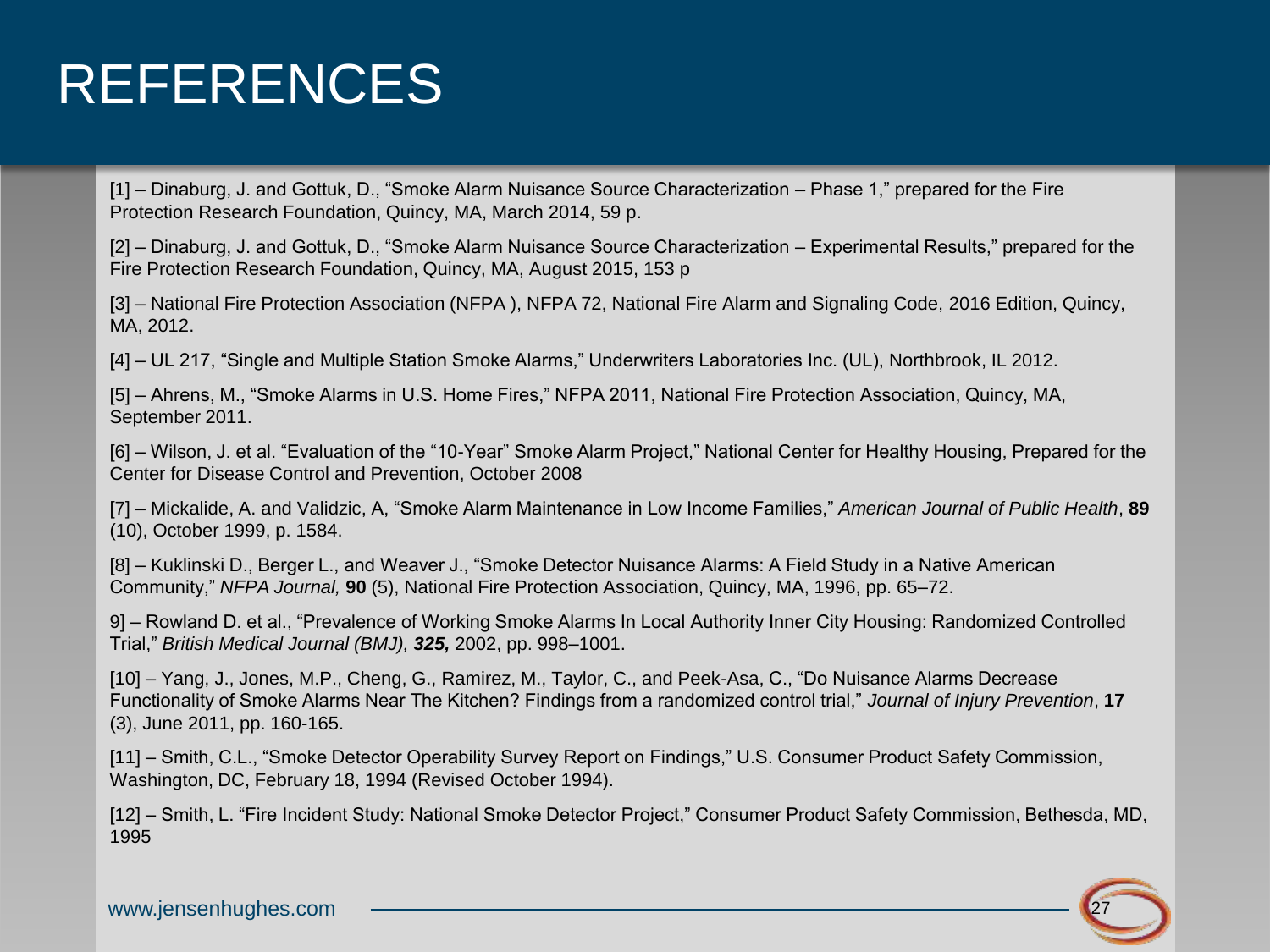### REFERENCES

[13] – Mueller, B. et al. "Randomized Controlled Trial of Ionization and Photoelectric Smoke Alarm Functionality," *Injury Prevention,* 2008, 14, pp. 80–86.

[14] – Shapiro J., "Smoke Detector Operability Survey, Engineering Laboratory Analysis, Appendix B. Engineering Analysis Report, revised," Shapiro J. US Consumer Product Safety Commission, Directorate for Engineering Sciences, Division of Engineering Laboratory, Bethesda, MD, October 1994.

[15] Qiyuan X., Hongyong, Y. and Yongming Z., "Experimental Study on the Sensitivity and Nuisance Immunity of Smoke Detector," J. Applied Fire Science, 11 (4), 2002–2003, pp. 323–334.

[16] Wang, A., Wang, J., Yang, Z., and Zu, M., "Research on Dust-proof Performance of Photoelectric Smoke Detector," 2004 AUBE Conference Proceedings, Duisburg, Germany, September 14–16, 2004.

[17] Representative for Kidde, Telephone Interview, February 4, 2014.